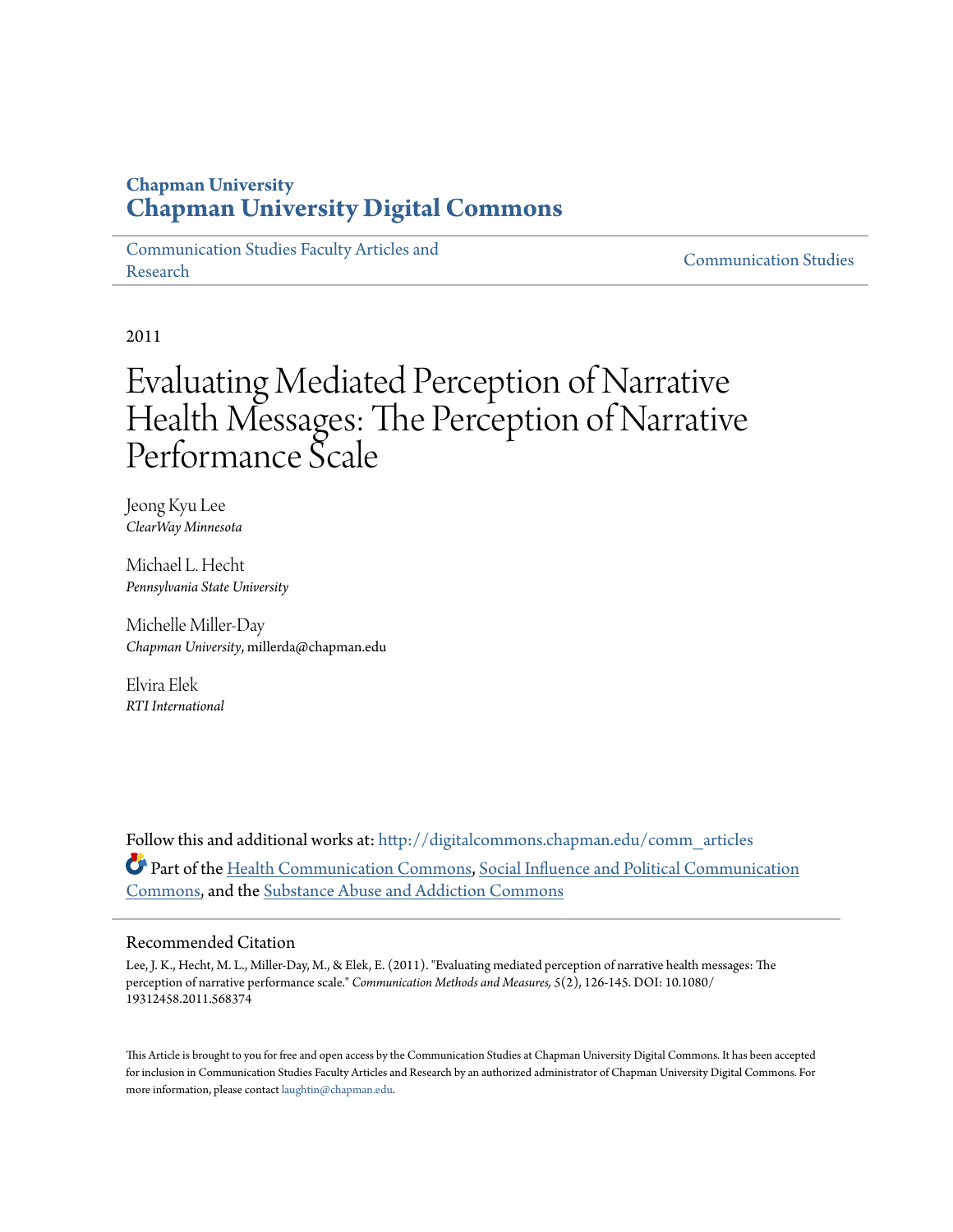## Evaluating Mediated Perception of Narrative Health Messages: The Perception of Narrative Performance Scale

#### **Comments**

This is an Accepted Manuscript of an article published in *Communication Methods and Measures* in 2011, available online at [DOI: 10.1080/19312458.2011.568374.](http://www.dx.doi.org/10.1080/19312458.2011.568374)

#### **Copyright**

Taylor & Francis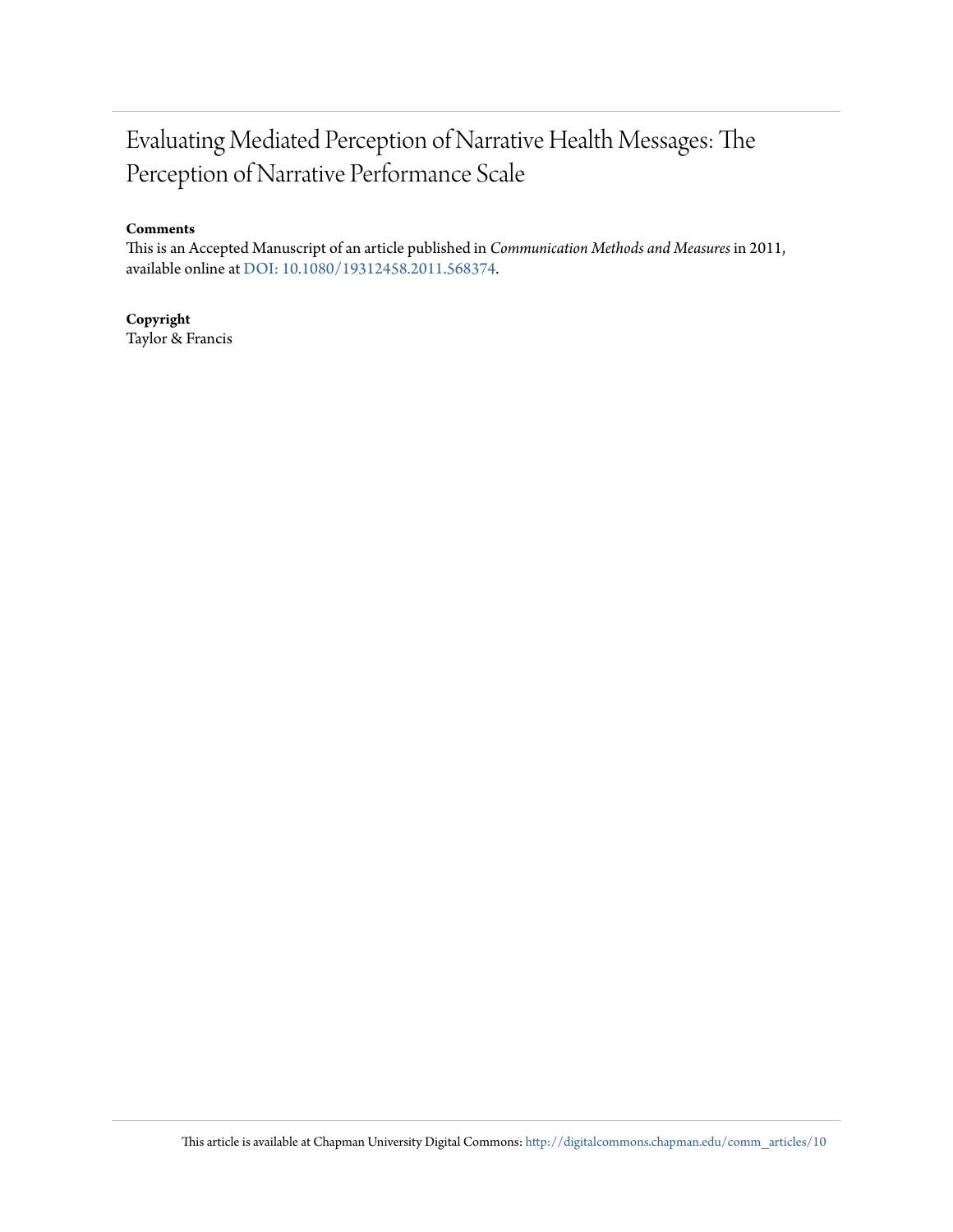

## NIH Public Access

**Author Manuscript**

*Commun Methods Meas*. Author manuscript; available in PMC 2012 January 1.

#### Published in final edited form as:

Commun Methods Meas. 2011 January 1; 5(2): 126–145. doi:10.1080/19312458.2011.568374.

## **Evaluating Mediated Perception of Narrative Health Messages: The Perception of Narrative Performance Scale**

**Jeong Kyu Lee**, ClearWay Minnesota

**Michael L. Hecht**, The Pennsylvania State University

**Michelle Miller-Day**, and The Pennsylvania State University

**Elvira Elek** RTI International

## **Abstract**

Narrative media health messages have proven effective in preventing adolescents' substance use but as yet few measures exist to assess perceptions of them. Without such a measure it is difficult to evaluate the role these messages play in health promotion or to differentiate them from other message forms. In response to this need, a study was conducted to evaluate the Perception of Narrative Performance Scale that assesses perceptions of narrative health messages. A sample of 1185 fifth graders in public schools at Phoenix, Arizona completed a questionnaire rating of two videos presenting narrative substance use prevention messages. Confirmatory factor analyses were computed to identify the factor structure of the scale. Consistent with prior studies, results suggest a 3 factor structure for the Perception of Narrative Performance Scale: interest, realism, and identification (with characters). In addition, a path analysis was performed to test the predictive power of the scale. The analysis shows that the scale proves useful in predicting intent to use substances. Finally, practical implications and limitations are discussed.

#### **Keywords**

narrative; media engagement; narrative messages; substance use prevention; factor analysis

Health messages presented in various media (e.g., TV, film, videotape, or DVD) often utilize dramatic features and techniques that have been proven effective in health prevention and promotion (Hecht, Corman, & Miller-Rassulo, 1993; Kalichman, 1996; Polansky, Buki, Horan, Ceperich, & Burrow, 1999; Rye, 1998; Warren, Hecht, Wagstaff, Elek, Ndiaye, Dustman, et al. 2006). Narrative health messages have been often examined in the context of popular entertainment media (Moyer-Guse, 2008) such as situation comedy, *Friends*, daytime TV drama, *The Bold & Beautiful* (Kennedy, O'Leary, Beck, Pollard, & Simpson, 2004), and primetime TV drama *ER* (Brodie, Foehr, Rideout, Baer, Miller, Flournoy, et al. 2001). In addition, narrative health messages have been investigated in a serial radio drama (Singhal & Rogers, 2001; Smith, Downs, & Witte, 2007) in the countries where TV was not popular medium.

Correspondence should be addressed to Jeong Kyu Lee, ClearWay Minnesota, Two Appletree Square, 8011 34th Avenue South, Suite 400, Minneapolis, MN 55425 jklee@clearwaymn.org.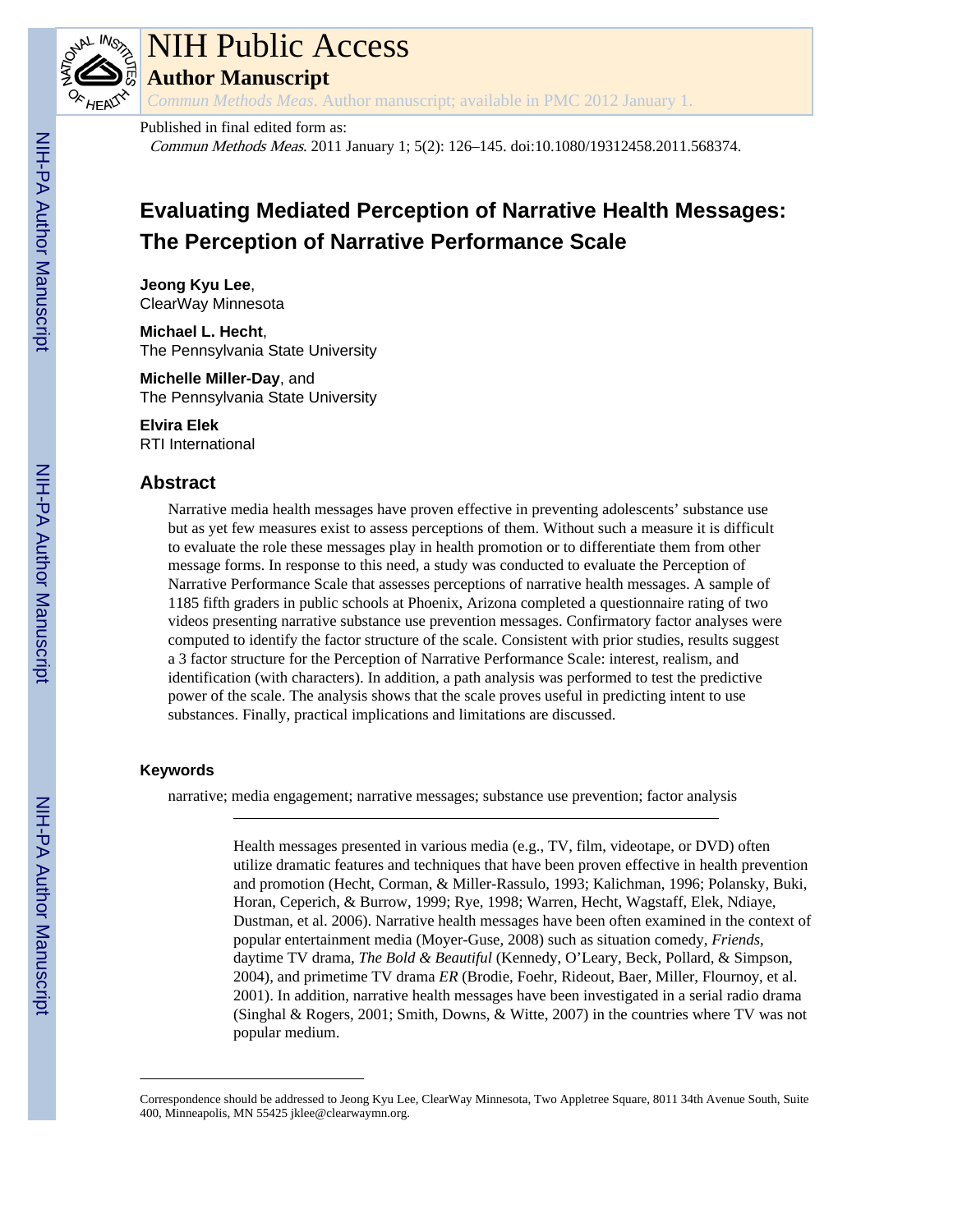One of the keys to narrative messages is their ability to engage the audience (Green, Strange, & Brock, 2002). In contrast to more didactic forms, narrative messages have the potential to involve the audiences on a deeper level. As a result, engagement with narrative messages is an important concept for understanding message effects (Roser, 1990; Slater & Rounter, 2002; Vorderer, 1993; Wirth, 2006). While a number of studies have examined engagement as an underlying factor of persuasion (Hinyard & Kreuter, 2006; Slater & Rounter, 2002), less is known about reactions specifically to performances of narrative or education messages in health prevention and promotion. To evaluate the persuasive power of these messages, this study examines a multidimensional measure that assesses audience perceptions of engagement with narrative health messages, called the "Perception of Narrative Performance Scale."

Perceptions of engagement lie at the heart an of audiences' experience of narrative messages delivered through performances (Bundy, 2003; Green, Strange, & Brock, 2002). The theory of narrative engagement (Berleant, 1993; Miller, Hecht & Stiff, 1998) is deeply rooted in the philosophy of art and aesthetics. The theory views art objects/events, such as theatrical performances, as differing along a continuum of "cognitive and emotional distance" ranging from engaged to disengaged (Ben Chaim, 1984; Miller et al., 1998). On this continuum the more cognitive/emotional distance, the more disengaged from the art object or event while a minimum level of distance can be conceptualized as high engagement.

Engagement has the potential to provide guidance in constructing narrative messages as well as explaining the persuasive power of audience perception as a mediator of the effects of narrative performances. Performed narratives differ in form from other health messages such as those providing statistical or informative evidence (Slater, Rounter, & Long, 2006). Drama and film theorists suggest that plot (patterns of events structuring a story) and character make up two major components that lead audience members to engage in a narrative (story) and develop a relationship (i.e. closeness) with characters and situations in the performance (Kinkaid, 2002; Miller, Alberts, Hecht, Krizek, & Trost, 2000; Moyer-Guse, 2008; Smith, Downs, & Witte, 2007). In turn, a sense of engagement with plot and character motivates an audience toward insight and action (Klaver, 1995; Miller, Alberts et al., 2000; Schrank & Engels, 1981; Slater & Rounter, 2002; Slater, Rounter, & Long, 2006). Thus, perceptions of engagement may play a prominent role in audience members' behavioral change. In other words, these perceptions can act as significant mediators in explaining the nature of message effects and, conversely, play an important role in designing messages to enhance impact. As a result, campaign researchers and practitioners have shown interest in measuring the perception of engagement in order to develop more effective theories and increase the efficacy of health prevention messages (Green 2004; Green & Brock, 2000).

#### **Conceptualizing Engagement**

Although a great deal of research has conceptualized media engagement as personal relevance or issue involvement, those conceptualizations may not be appropriate for explaining audience responses to narrative and entertainment messages (Hinyard & Kreuter, 2006; Slater & Rounter, 2002). Alternate conceptualizations have sparked controversy in terms of defining the construct of engagement as interest, narrative involvement, and identification or in investigating it more in terms of transportation – that is, the capacity for one to be absorbed into a narrative (Green & Brock, 2000).

We argue that there are important distinctions between the conceptualizations, although both are highly related to narrative message perception. In one sense, a level of engagement can be established from merely attending to a message while in other senses it involves becoming highly moved by it both cognitively and emotionally. At the most basic level, one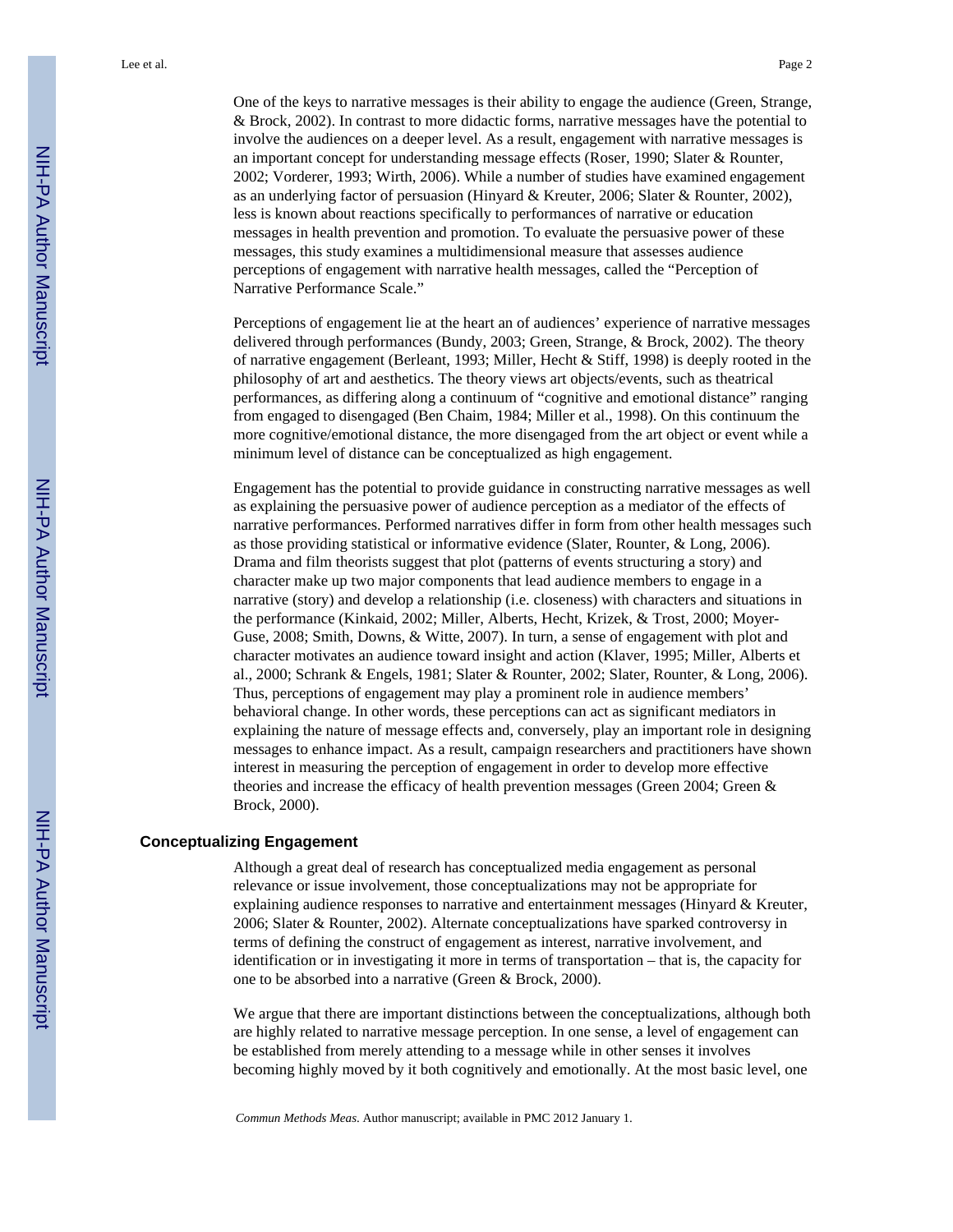considers engagement the intensity of attention to the message (Green, Strange & Brock, 2002). We label this attention intensity "*interest*." At the next level, one can assess *involvement* with the message. This denotes a type of association and connection with the message that goes beyond merely attending to it (Green & Brock, 2000; Green, 2006). Involvement, itself, targets the two components which come from drama and narrative theory – plot and characters. That is, the viewer can be involved in the story, a construct we call "realism", and/or the characters, a construct we call "identification". Finally, beyond interest and involvement, a viewer can experience a deeper level of immersion into a message which involves a change in cognitive or emotional state; this deeper level can be called transportation (Green & Brock, 2000.).

For the purposes of the Perception of Narrative Performance scale we conceptualize engagement as involving the first two levels – interest and involvement. In this definition engagement consists of attending to and becoming connected with a narrative message. We stop at this level because we believe that transportation denotes a fundamentally different experience and its role in persuasion is distinct from the other two levels. In contrast to our conceptualization of engagement, the transportation-imagery model proposes that transportation involves a deep level of immersion with or absorption into the narrative (Green & Brock, 2000; Green, 2006). It denotes a type of cognitive and/or emotional movement or a shift in consciousness that is reflected in Green and Brock's (2000) transportation scale items that read, "I could picture myself in the scene of the events described in the narrative" and "I was emotionally involved in the narrative while reading it." To us, engagement means that a person attends to and forms an attachment with the message while transportation means that the person's state of mind has changed, either projected into the message or to some other "place" or state. We see engagement as a necessary part of transportation because a message recipient must attend and connect to the message to be moved by it. This, too, is reflected in the Green and Brock (2000) measurement study in which they validate their transportation measure by linking it to realism and identification, two aspects of engagement in our conceptualization. Based on these conceptualizations we offer the following definitions:

- **•** An interested message recipient is paying attention to the message.
- **•** An involved message recipient sees themselves as connecting to the plot (realism) and characters (identification) in the message.
- **•** A transported message recipient sees themselves as paying attention and actively immersed or absorbed into the message or moved to some other reality or mind state.

Not only is transportation conceptually distinct, Green, Garst, and Brock (2004) suggest that transportation should not prove as crucial to educational health messages since audience may not reach deeper level of narrative involvement due to their short-length and overtly persuasive nature. As a result, we focused on interest, realism, and identification.

Miller and colleagues (1998) defined *interest* as the degree of attention to a performative message. Interest has been considered an important dimension of engagement by numerous researchers (Berleant, 1993; Roser, 1990; Winstron and Cupchik, 1992). When audience members are interested they are more likely to be engaged with the performance whereas they are less likely to feel engaged by a performance that bores them.

The second dimension, *realism*, was defined as the audience's experience of the story or plot of a narrative health message as authentic. Audience members tend to disengage from a health message perceived as unrealistic and perceptions of realism and believability act as important indicators of engagement with a narrative message (Slater, Rounter & Long,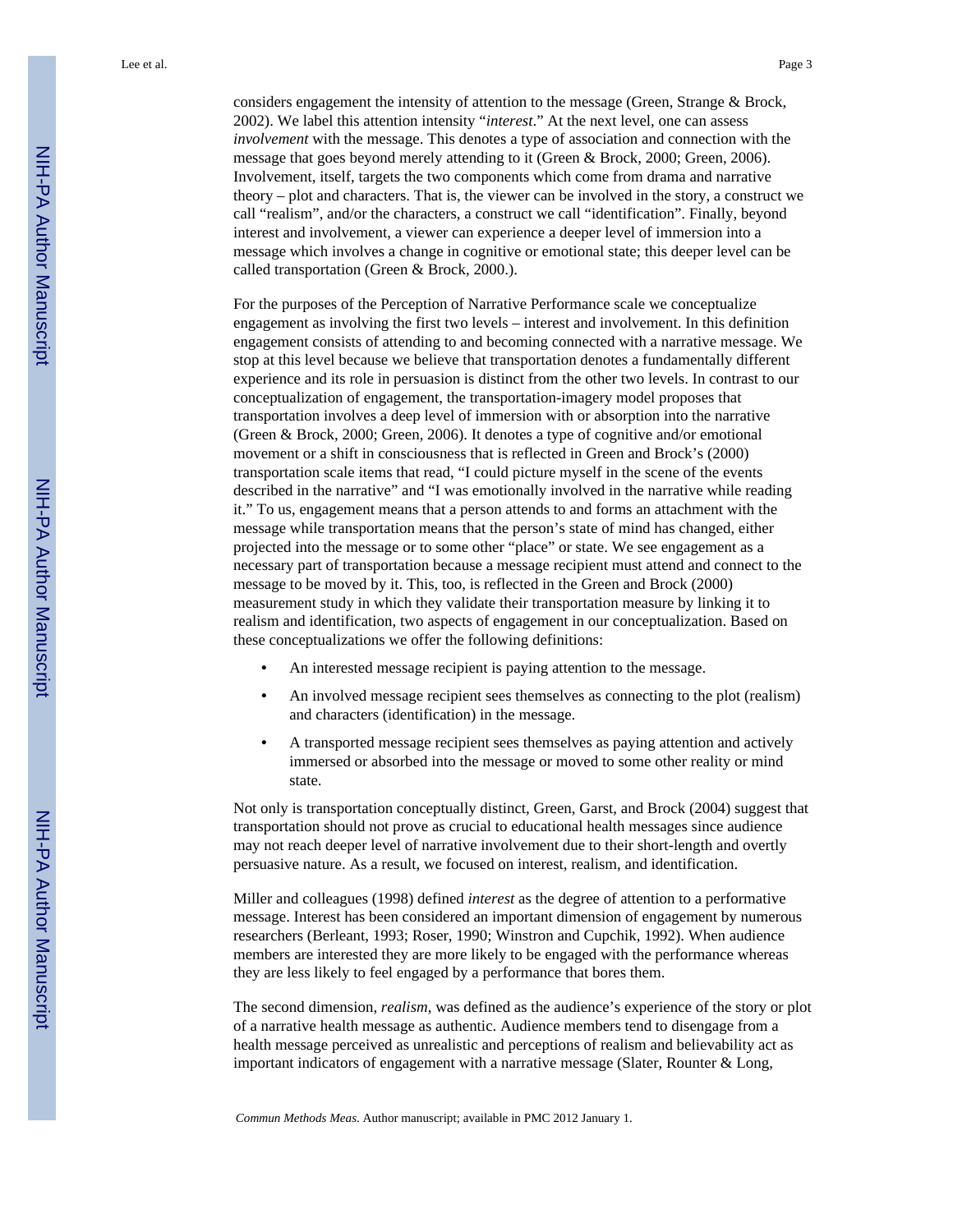Finally, Miller et al. define the third dimension of *identification* as the degree to which audience members feel similar to a character presented in narrative health message (Cohen, 2001; Liebes & Katz, 1990; Slater & Rounter, 2002; Slater, Rounter & Long, 2006). Feeling "at one" with both the characters and the action presented in the narrative can lead to the unity of experience indicated by engagement (Miller et al., 1998). In the literature on performance, audience members' identification appears to act as a prerequisite to gaining insight into characters (Schrank & Engels, 1981). Furthermore, identification, in the form of perceived similarity between audience members and characters, plays a significant role in the influence of a narrative message on the audiences' attitudes or behaviors (Bandura, 2002; Slater & Rounter, 2002).

#### **Measuring Engagement**

Audience perceptions of engagement have been measured using various techniques (e.g., Cage & Rosenfiled, 1989; Perse & DeArmond, 1980). To date, however, the field lacks scales for measuring the multidimensional nature of engagement with narrative performances of health messages as conceptualized here and thus a void exists in evaluating this message form. Based upon the theoretical conceptualizations of engagement described above, Miller and her colleagues (1998) proposed a new scale consisting of three dimensions of audience perception of engagement: *interest*, *realism*, and *identification*. These three dimensions reflect audience members' perception of the degree of attention to narrative, performative messages presented in media. Each of these dimensions is seen as part of the global perception of engagement; although they do not represent an exhaustive list of all of the relevant constructs.

#### **Current Study**

The current study uses two drug prevention video messages to test the multi-dimensional nature of the "Perception of Narrative Performance Scale" (see Appendix). This scale was initially developed and pilot-tested by Miller and colleagues (1998) with an older, high school-age, and predominantly White sample. We extend their findings by examining the psychometric properties of the scale with a younger and predominantly Mexican-heritage sample. The contrasting age and ethnic make-up of the current sample allows us to provide stronger evidence for the generalizability and external validity of the scale. The sample characteristics also provide an important extension in application, since 1) Mexican-heritage youth are part of the fastest growing minority in the U.S. (Novello, Wise & Klineman, 1991) and 2) preadolescent youth are targeted more often than older adolescents by prevention messages in the belief that it is better to prevent a risky behavior than stop it once youths have engaged in it (Ringwalt, Hecht, & Hopfer, in press). Finally, this paper provides evidence for the predictive validity of the scale, specifically in terms of its ability to predict substance use expectancies and intentions within the context of a larger intervention study.

The study considers two hypotheses:

*Hypothesis 1*: The perception of narrative performance scale has a three factor structure (interest, realism, and identification).

*Hypothesis 2*: Perceived interest in and realism of the examined video messages will predict less positive expectancies of alcohol and cigarettes as well as lower intentions to use those substances.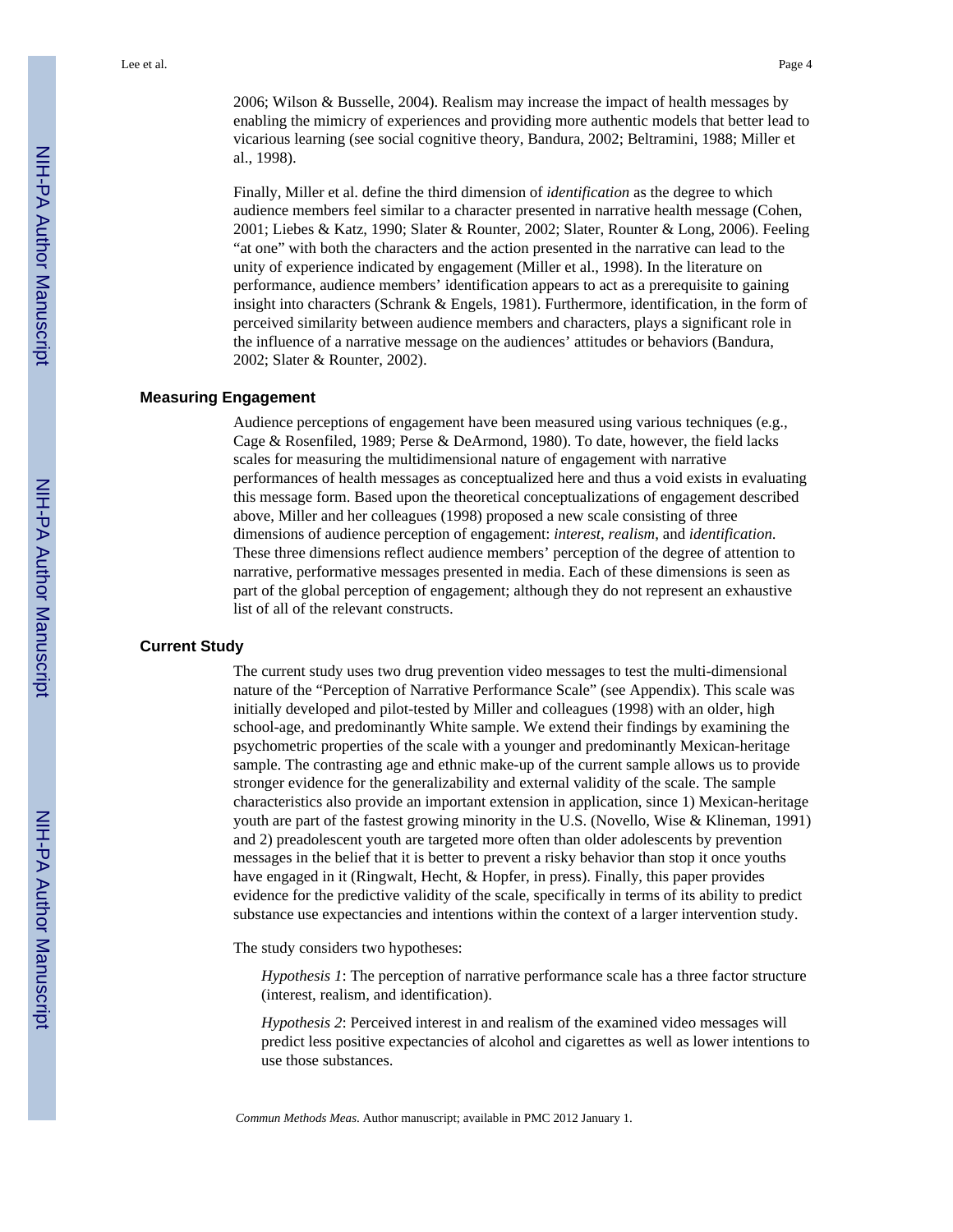#### **Methods**

#### **Study Design**

Data were collected in 16 public elementary schools in Phoenix, Arizona as a part of a larger intervention study of the 12-lesson *keepin' it REAL* substance use narrative prevention curriculum. This study utilizes two sets of data to: 1) perform factor analyses to confirm the three dimension structure of the Perception of Narrative Performance Scale, and 2) assess the predictive validity of two factors in the scale, interest and realism. Both sources of data were provided by students in the treatment condition (i.e. they received the substance use prevention curriculum) within the larger, randomized clinical trial.

The confirmatory factor analysis data (video analysis data) came from 5<sup>th</sup> grade student responses to the Perception of Narrative Performance Scale, which the students completed after viewing two separate anti-drug videos in class. Of the students participating in the curriculum  $(N = 1185)$ , 1092 youth responded to the perception scale for the video from a lesson on refusal skills (4th in the sequence) and 1043 youth responded to the scale for the video from a lesson on avoiding substance use offers (6th in the sequence).

The predictive validity data came from cross-sectional questionnaire responses from 1151 individuals from the same cohort of students. These questionnaires were the second post-test evaluating the curriculum. The predictive validity analyses asked students to indicate what they "thought about the *keepin' it REAL* videos that were part of the lessons," rather than having students focus on one video in particular. The design resulting in many of the same students participating in all three of these dataset (two video analysis, one predictive validity) due to the practical limitations of school-based research. This design limits the type of analyses that can be conducted; a limitation that will be discussed in later sections.

#### **Target Messages**

The narrative-based curriculum, which includes 5 video-based lessons, has proven efficacious in reducing substance use in a previous randomized clinical trial (Hecht, Graham, & Elek, 2006). Participation in the video component of the curriculum demonstrated an independent effect on substance use (Warren et al., 2006). The introductory videotape tells a story which overviews the curriculum development and the main elements of the lessons. The remaining four, strategy-specific videos emerged from narrative interviews with adolescents. The videos use narrative form (story) to present a substance offer along with a relationally-competent way of refusing or resisting the offer and set these narratives in the contexts in which youth substance use naturally occurs (Hecht & Miller-Day, in press; Warren et al., 2006). The four videos cover the four strategies of refuse (simple no), explain (no with an explanation), avoid (avoid the offer) and leave (leave the situation) (Hecht & Miller-Day, in press).

The confirmatory factor analyses involved the ratings of only two of the strategy-specific videos due to practical limitations involving the available time for evaluation purposes. The selected videos focused on the refuse ("*Breaking Bad Habits"*; 6 minutes and 22 seconds long) and avoid (*"Fiesta"*; 6 minutes and 13 seconds long) strategies. The plot of "*Breakin' Bad Habits"* involves a break dance contest in which a youth's team members offer marijuana. The youth simply says no, and that ends the offer sequence. In *"Fiesta"* a Latina is at a party with friends and avoids a young man who is drinking by engaging her friends in conversation and turning away from his approach. Using the two videos allowed us to evaluate the psychometric properties of the scale across two different messages, providing a more rigorous test than that provided by examination of a single message.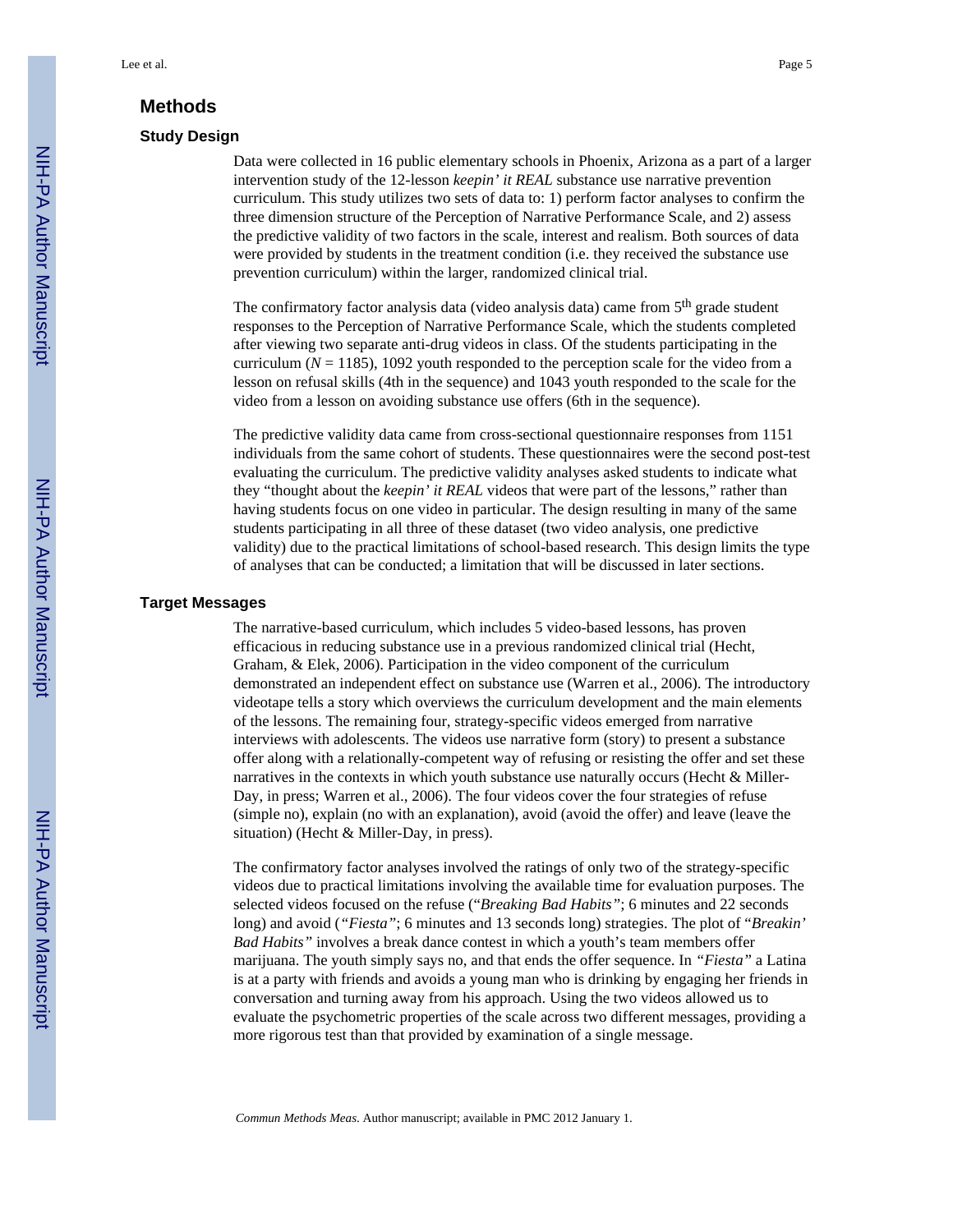#### **Participants**

No identifiers or demographic information could be collected on the data from surveys used in the confirmatory factor analyses due to IRB restrictions at the university collecting the data as well as time and school constraints. As a result, data for the predictive validity sample includes many of the same students. The study students in the intervention schools reported a mean age of 10.4 years (*SE* = 0.60 years). Females were 49% of the participants. As an indicator of low socioeconomic status, 91% of the students reported taking part in the "free or reduced price lunch program." Approximately 78% of the students self-identified as Mexican, Mexican-American, or Latino; 7% self-identified as Black; 6% self-identified as White; 3% self-identified as Native American; less and 1% self-identified as Asian American; and 5% self-identified with some other racial/ethnic group. This demographic breakdown matches that from the wave of data collected a few months prior to the video rating data collection sheets, lending confidence to their accuracy in describing all samples used in this study.

#### **Measures**

Theorizing and Miller and colleagues' (1998) exploratory study suggested that their original 14-item scale consists of three discrete dimensions matching their theoretical domains: interest, realism, and identification. The scale used in this study (see Appendix) was modified from the original to better enable the younger sample of pre-adolescents to respond by shortening it to 9 items and using less complex and more readable language. The shortened length is more appropriate for a younger population and also makes it more practical for use in evaluating actual intervention campaigns where instrument length is an important practical consideration. The resulting measure consists of three dimensions with three items for each dimension, with each item rated on a 4-point scale. Before analysis, the item "*I was bored during the video*" was reverse coded, so that all items measured positive perceptions.

Due to length restrictions in the overall instrument, the predictive validity dataset included only the six items that represented two dimensions of the scale, interest and realism. The analyses tested whether the scores on the two factors (interest and realism) correlated with two substance-related outcomes, positive substance-use expectancies and intent to use. The analyses focus on alcohol- and tobacco-related items as youth of this age report the highest rates of use of those substances (Johnston, O'Malley, Bachman, & Schulenberg, 2009).

**Positive expectancies—**Positive expectancies represent participants' perceptions of the positive consequences of alcohol and cigarette consumption. For alcohol, students responded to the item, "*drinking alcohol makes parties more fun*," (from Hansen and Graham; 1991) while for cigarettes, students responded to the item "*smoking cigarettes makes people less nervous*." (Miller-Day & Kam, in press). Both items were scored using a 4-point agree-disagree scale (1 = "strongly agree", 2 = "agree", 3 = "disagree", 4 = "strongly disagree") with the scores reverse-coded to represent positive expectancies.

**Intent to use alcohol and cigarettes—**We measured intentions as a proxy for use given the young age of the sample and the resulting restrictive range of actual use. The two separate items were created for the larger intervention study and consisted of "*If you have a chance this weekend, would you use alcohol*" and *"If you have a chance this weekend, would you use cigarettes."* Students responded to both items on a four-point scale indicating the degree of likelihood of use (1 = "definitely yes,"  $2 =$  "yes,"  $3 =$  "no," and  $4 =$  "definitely no"). This item was reverse-coded for the ease of interpretation.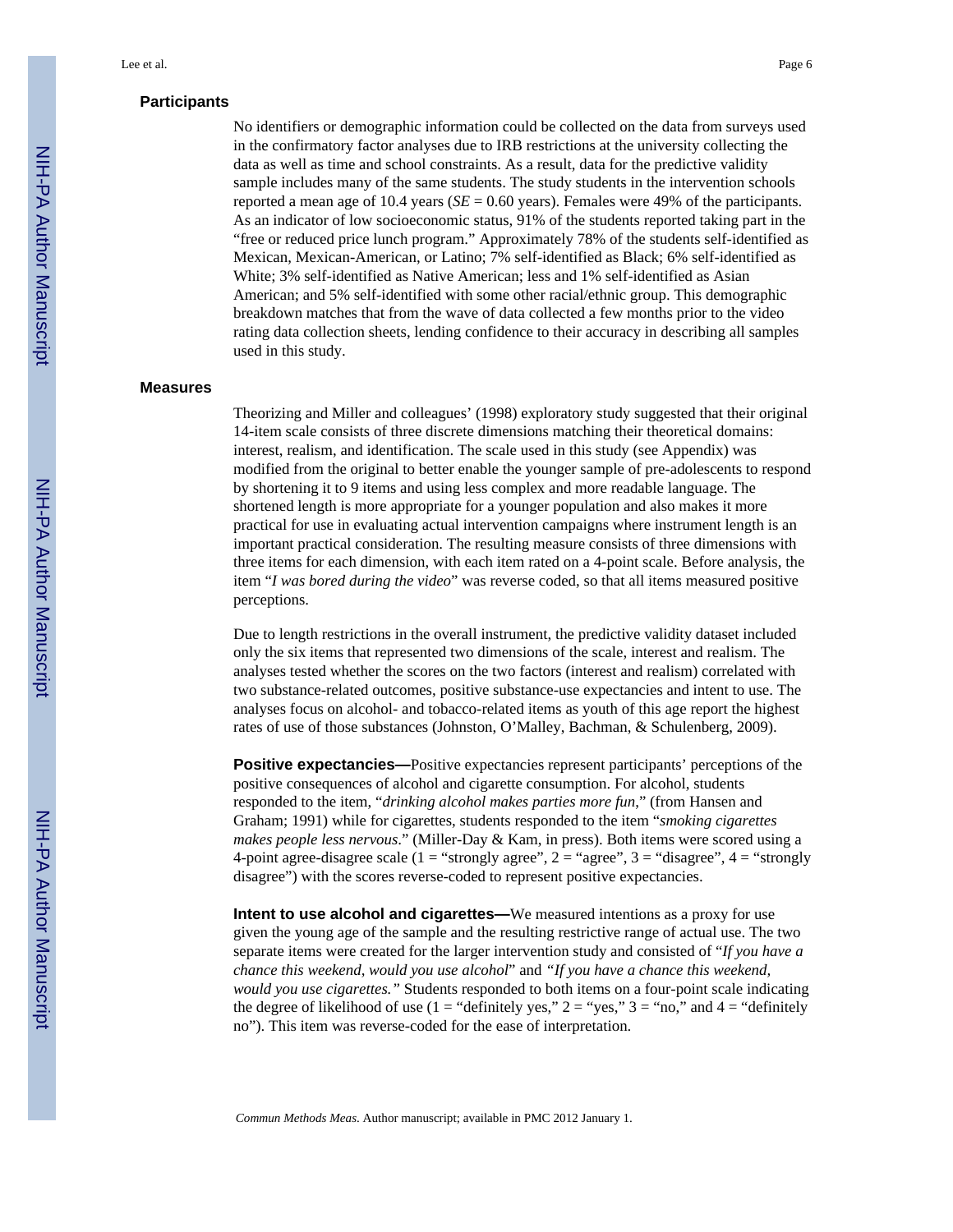#### **Data Analysis Plan**

To assess the factor structure of the scale, the analyses used confirmatory factor analysis (CFA). For the two video lessons (i.e., refuse and avoid videos), two individual CFAs were implemented using LISREL 8.80 (Joreskog & Sorbom, 1998). The full information maximum likelihood (FIML) method was used to address missing data (Graham, Cumsille, & Elek-Fisk, 2003). FIML has been shown to yield unbiased estimates when data are missing at random (MAR) and operates robustly even when the MAR assumption is not perfectly met (Enders, 2001; Schafer & Graham, 2002). Since  $\chi^2$  is influenced by sample size, in particular given this study's large sample, we focused on three indices of practical fit for model evaluation: the root mean square error of approximation (RMSEA), the squared root mean residual (SRMR) and the comparative fit index (CFI) (Browne & Cudeck, 1993). For both RMSEA and SRMR, smaller values indicate better fit. Following the convention of Hu and Bentler (1999), RMSEA < .06 and SRMR < .08 were considered favorable. As for the CFI, values closer to 1 are preferred and, in particular, values of .95 or above were considered satisfactory (Kline, 2005; Hu & Bentler, 1999). Finally, given that the scale was applied to a different population (Mexican-heritage) with a shortened, modified version for younger kids, the analyses estimated and compared single-factor, two-factor, and threefactor models for each of the lessons.

For the predictive validity analyses, a path analysis was implemented using LISREL 8.80 in order to test the second hypothesis that the perception of engagement would be negatively associated with positive expectancies about alcohol/cigarette use and intentions to use those substances. The FIML method was used to accommodate missing data (Graham, Cumsille, & Elek-Fisk, 2003). Two dimensions of the scale, interest and realism were entered as exogenous variables, while positive expectancies and intentions were used as endogenous variables. To control for the effects of demographic characteristics, gender and age were included in the model as exogenous variables, from which pathways were drawn to the endogenous variables.

#### **Results**

#### **Descriptives and Correlations between Items**

Table 1 presents the means and related standard deviations for each of the items, along with correlations between the items for the ratings of the two separate videos (confirmatory factor analysis sample). Internal consistency (reliability) appeared of some concern, with Cronbach's alpha coefficients for the dimensions when rating the Refuse video at .63 for interest, .52 for realism, and .88 for identification. The coefficients for the Avoid video were .75 for interest, .66 for realism, and .93 for identification. These reliability coefficients for interest and realism are less than ideal and suggest further scale development. Inspection of inter-item correlations revealed that the bivariate correlations were all positive and of magnitude roughly ranging from 0.10 to 0.80.

#### **Dimensionality of Perception of Narrative Performance Scale**

To test hypothesis one that predicted a three-factor solution for the scale, three-factor oblique CFA models were run for both video lessons (i.e., refuse and avoid videos). All the model-fit indices revealed that the three-factor models appeared to be a good fit to the data [Refuse video:  $\chi^2(24) = 36.64$ , RMSEA = .022, SRMR = .026, CFI = .996; Avoid video:  $\chi^2(24) = 45.32$ , RMSEA = .029, SRMR = .024, CFI = .996]. The inter-factor correlations between interest and realism were high (.77 for refuse video; .78 for avoid video), whereas the correlations between identification and the other two factors (i.e., interest and realism) were low, ranging from .17 to .26. To deal with the possibility that the strong correlation between the two factors could mean that they were not statistically distinct, a two-factor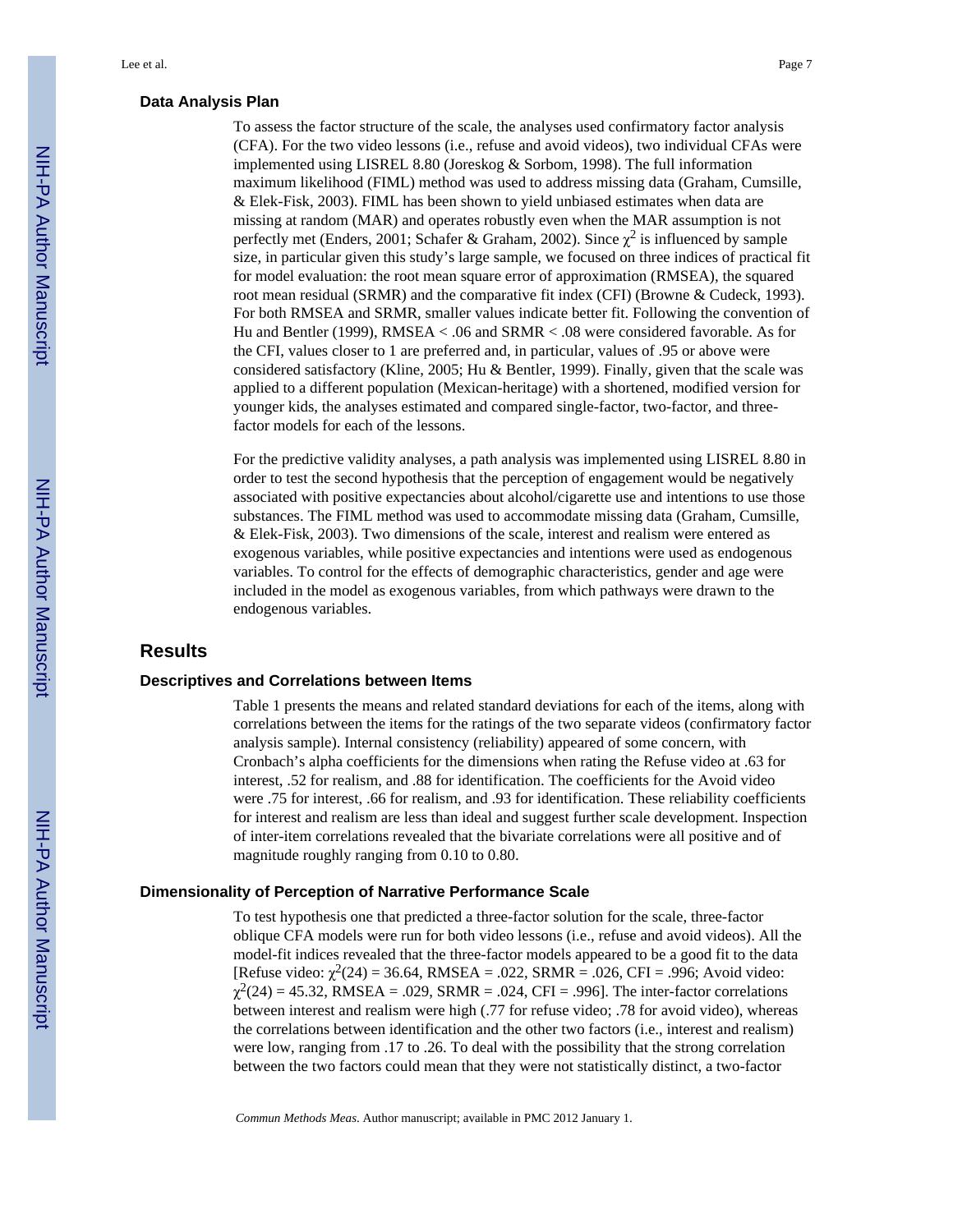model merging the interest and realism factors was compared to the three-factor model. Although the two-factor model produced a reasonably good fit, tests of the  $\chi^2$  difference between the two-and three factor models showed that the three-factor models significantly improved fit for ratings of both lessons:  $\chi^2$ <sub>DIFF</sub> (2) = 47.69 and 92.68, for the Refuse and Avoid videos, respectively, both *p* < .001. Consistent with the difference tests, other practical fit indices (i.e., RMSEA, SRMR, and CFI) indicated that the three-factor models fit better than the two-factor models for both videos.

Our conceptualization of engagement suggests realism and identification are the components of involvement, whereas interest just represents attentiveness to a narrative message. For the reason we tested another two-factor model merging realism and identification, and then compared to the three-factor model. Based on practical fit-indices, the model fit was not acceptable and it was much worse than the three-factor model.  $\chi^2$  difference test also indicated that the three-factor model was better fit to the data than the two-factor model for Refuse and Avoid lessons:  $\chi^2$ <sub>DIFF</sub> (2) = 471.70 and 1063.67. Both are statistically significant  $(p < .0001)$ .

Practical fit indices consistently suggested that single-factor models fit poorly for both lessons. The  $\chi^2$  difference tests also supported the three-factor structure over a one-factor structure as the differences for both lessons were statistically significant: Refuse video:  $\chi^2$ DIFF (3) = 1066.24 and Avoid video:  $\chi^2$ DIFF (3) = 2279.37, both *p* < .0001. On the basis of the series of model comparisons, the first hypothesis was supported (see Table 2).

Item-level inspection of the three-factor models revealed that all the factor coefficients were statistically significant and reasonably high, ranging from .52 to .87 for the refuse video and .58 to .93 for avoid video. We found that the item: "*I could see kids getting into a situation like that*" was not a relatively strong indicator of the realism factor (.35 for refuse; . 46 for avoid video). However we did not drop the item because the loadings appeared reasonable and without cross-loading. Table 3 displays factor loadings across the two video lessons; the factor structures clearly resemble each other. Multi-group analyses comparing perceptions of the two videos, which are often used to test the statistical significance for the equality of factor loadings across groups, were inappropriate here. The samples overlap greatly since the ratings were collected from mostly the same students in the same classes, which resulted in nonindependence of the groups.

#### **Predictive Power of Perception of Narrative Performance Scale**

Using data from the predictive validity sample, the path model yielded a good fit  $[\chi^2(22) =$ 66.24; CFI = .988; SRMR=.035; RMSEA = .042 (90% CI = .030 – .054)]. While some pathways between interest, realism, and the substance use measures did not reach statistical significance, as expected, interest and realism were negatively associated with positive expectancies and intentions to use substances (see Figure 1). The interest dimension had a significant negative association with positive expectancies regarding cigarette use (unstandardized  $\beta = -0.21$ , *SE* = .10, *p* < .05). Realism was significantly inversely associated with positive expectancies regarding alcohol use (unstandardized  $\beta = -0.19$ , *SE* = .08, *p* < . 05) and intentions to use alcohol (unstandardized  $\beta = -12$ , *SE* = .06, *p* < .05). Overall, these findings support the second hypothesis positing that perceptions of interest in and the reality of a narrative performance are inversely related to positive expectancies and intentions to use alcohol and cigarettes. They also support the ability of the scale dimensions to validly predict proposed outcomes of narrative health education messages.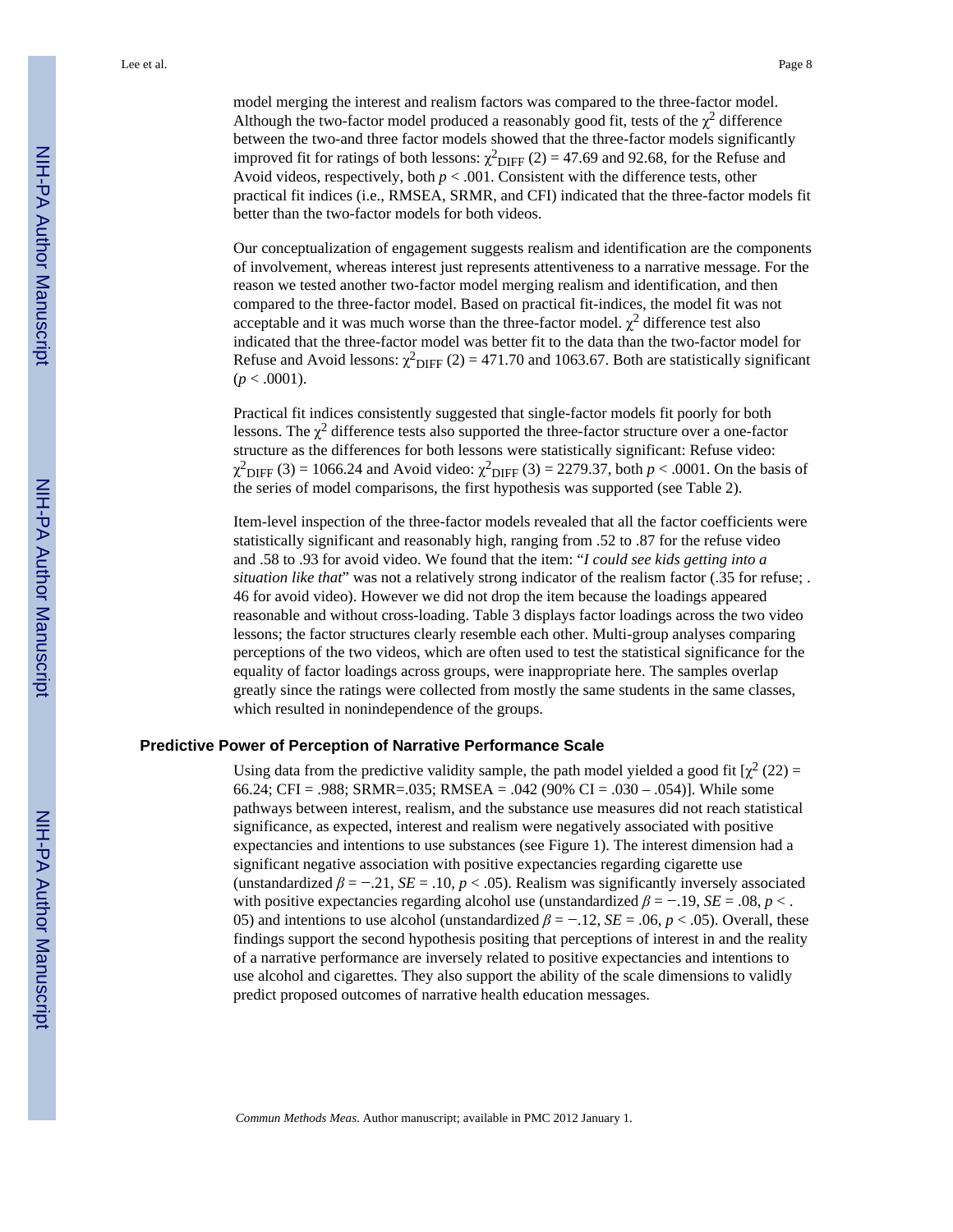#### **Discussion**

The purpose of this study was to continue the development of the Perception of Narrative Performance Scale to assess the perception of aesthetically-presented, visual media-based narrative substance use prevention messages. Consistent with current theorizing and the suggestions of Miller and her colleagues (1998), the confirmatory factor analyses of the items in the present study supported the fit of a three-factor structure of audience perception of engagement consisting of interest, realism, and identification. In addition, the predictive validity path analysis revealed that engagement in substance use resistance stories predicted reduced positive expectancies and intentions to use substances.

There are several limitations in this study. First it was impossible to match the CFA data for all three factors with substance-related outcomes used for the predictive validity. There were no unique identifies in the video analysis data and the predictive validity data set assessed the overall video perceptions after watching all five drug prevention videos, instead of measuring the narrative perceptions for measuring each individual video message. As a result, we were not able to tie the predictive validity analysis outcomes to particular video messages used in the CFA. In addition the predictive validity analysis employed crosssectional data and thus causality cannot be established. The next step is to assess the role of involvement with narrative health messages in a longitudinal manner.

As noted earlier the predictive validity analysis only included the two dimensions of our scale, interest and realism. According to social cognitive theory (Bandura, 2002) and extended ELM (Slater & Rounter, 2002), identification plays a prominent role in enhancing the effectiveness of narrative media messages. Future study is needed that includes identification to test the fullest impact of narrative health messages as conceptualized in this study.

The Perception of Narrative Performance Scale has the potential to figure prominently in health prevention research and practice by facilitating the design and evaluation of health messages. The result of this study suggest that the three aspects of engagement (i.e., interest, realism, and identification) identified in this study should be considered when designing health performance messages. These factors should be targeted in initial message development and subsequently pilot tested using the instrument and refined in formative research. In addition, the scale should prove useful in evaluating narrative health messages; effective narrative health messages are expected to be interesting and realistic, and encourage identification. Both practices will influence the way campaign developers and practitioners identify engaging and effective message features and enhance the ability of health education messages to influence desired outcomes.

The scale also allows us to advance health message design by assessing optimal levels of engagement. Communication theorists differ on whether or not to aim for maximum engagement. Some argue that the greater the engagement of audiences with entertainment media messages, the more likely the audiences are to be influenced by those messages (Boal, 1979; Green & Brock, 2000; Miller, Alberts et al. 2000; Slater & Rouner, 2002; Smith et al. 2007). Others argue that while engagement is necessary to facilitate audience identification with the characters portrayed, a certain amount of disengagement also is necessary to distinguish fiction from reality (Artaud, 1970; Grotowski, 1968). For instance, Miller et al. (1998) argue that optimal impact will be achieved by messages with which people are engaged but not overly so, in that very high levels of enjoyment may detract from the message itself. Thus, a balance may be needed in the level of engagement so that a heightened level of engagement will not interfere with narrative processing (Green, Garst, & Brock, 2004; Miller et al. 1998). In other words, engagement and outcomes should form a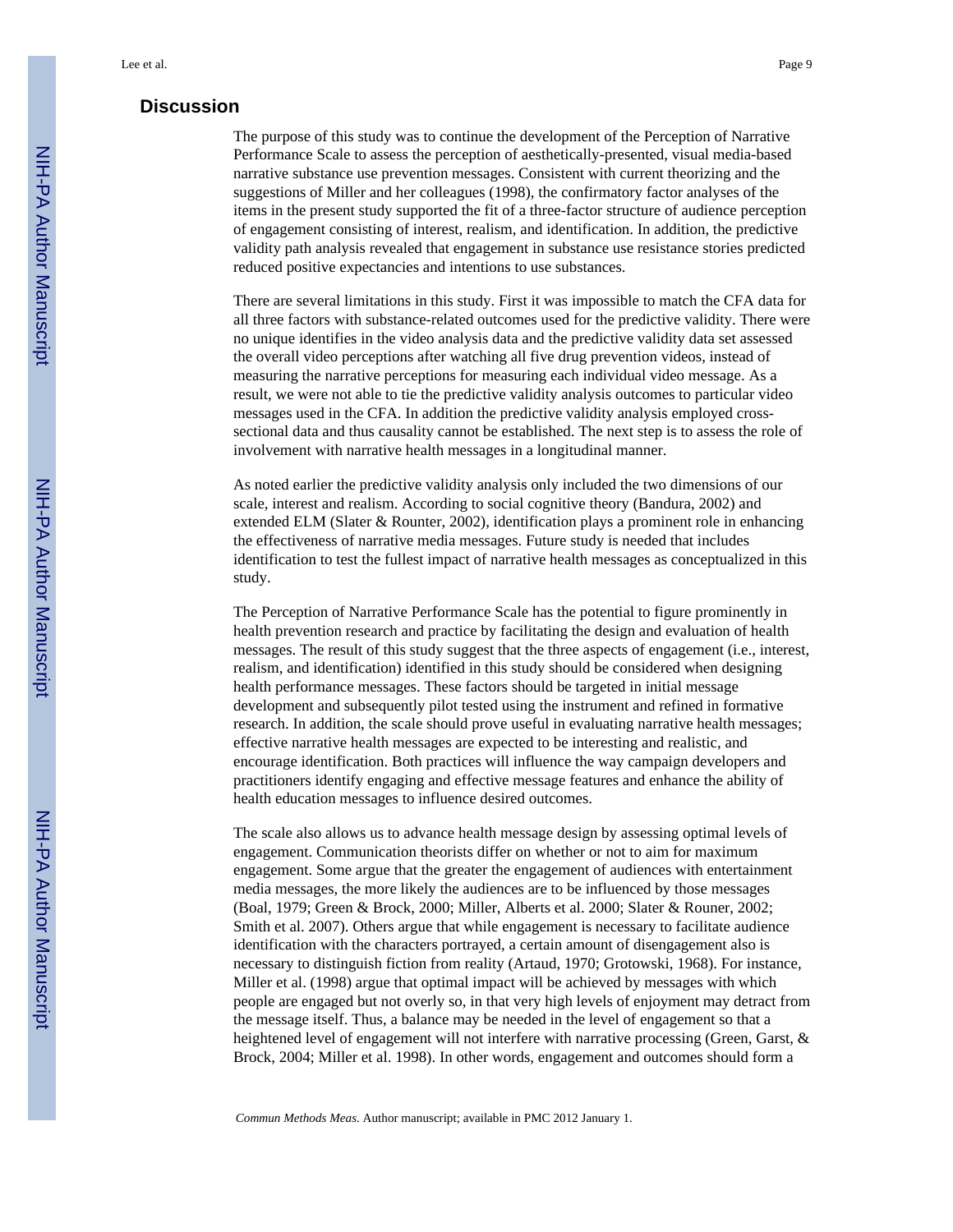curvilinear relationship. Until now, the lack of an adequate measure of engagement made it impossible to test these propositions. The Perception of Narrative Performance scale should facilitate future studies to examine the factors that facilitate to as well as interfere with narrative message processing in various visual media contexts.

The scale also will allow health researchers and practitioners to advance health communication theory by testing for mediators of narrative effects and adjusting messages accordingly. Using the current scale, future researchers are encouraged to determine if one or more of the factors is particularly influential to mediate narrative message exposure and behavioral change. Thus, identification of these three mediators may prove crucial for evaluating message strategies and specifying effects. The scale also should promote greater understanding of how narrative anti-drug prevention messages function. Rather than merely comparing them as a category to other message forms (e.g., narrative versus statistical form) or focusing on the level of overall engagement with stories or events, we now can specify how narrative health messages vary in quality and type of engagement. Used in this way the scale has the potential to advance our understanding of how narrative health messages work.

Finally, theory and previous research suggest ways to extend the conceptualization and measurement of narrative performance. A measurement study employing multi-dimensional factors of both measures of engagement (interest, realism, and identification) and transportation could help clarify some of related conceptual issues discussed earlier in this paper. A conceptual model was developed that separates transportation and engagement; a distinction that has yet to be empirically tests. Moreover, the current make-up of the Perception of Narrative Performance scale emphasizes cognitive aspects of engagement more so than emotional elements. In recent years, drama theorists have paid more attention to emotional engagement, referred as the feeling of emotional arousal evoked by audiovisual stimuli (Boostrin, 1990; Kinkaid, 2002). For instance, El-Nasr (2007) explored several types of emotional engagement, such as feelings of empathy and discovery which may evoke anticipation within an interactive narrative experience. Future research should strive to incorporate items into the scale which focus on emotional components of engagement. In addition, norms of scores on the scales have yet to be developed across a range of narrative health messages. Regardless, we believe that the Perception of Narrative Performance Scale provides a promising measure of perceptions of videotaped or live performances of narrative health messages that should contribute to theory and practice.

#### **Acknowledgments**

This research was supported by Grant Number (RO1 DA005629) from the National Institute on Drug Abuse to The Pennsylvania State University (Grant Recipient), Michael Hecht, Principal Investigator. Its contents are solely the responsibility of the authors and do not necessarily represent the official views of the National Institutes of Health. The authors express appreciation to Dr. Andrew Hayes and the anonymous reviewers for their valuable comments.

#### **References**

Atraud, A. Victor Corti (Trans). London: Calder and Boyars; 1970. Theater and it's double.

- Bandura A. Social cognitive theory of mass communication. Media Psychology. 2002; 3:265–299.
- Ben Chaim, D. Distance in the theater: The aesthetics of audience response. Ann Arbor, MI: UMI Research Press; 1984.
- Beltramini RF. Perceived believability of warning label information presented in cigarette advertising. Journal of Advertising. 1988; 17:26–32.
- Berleant, A. Art and engagement. Philadelphia, PA: Temple University Press; 1993.
- Boal, A. Theatre of the oppressed. New York, NY: Urizen Books; 1979.
- Boorstin, J. Making movies work: Thinking like a filmmaker. Los Angeles, CA: Silman-James Press; 1990.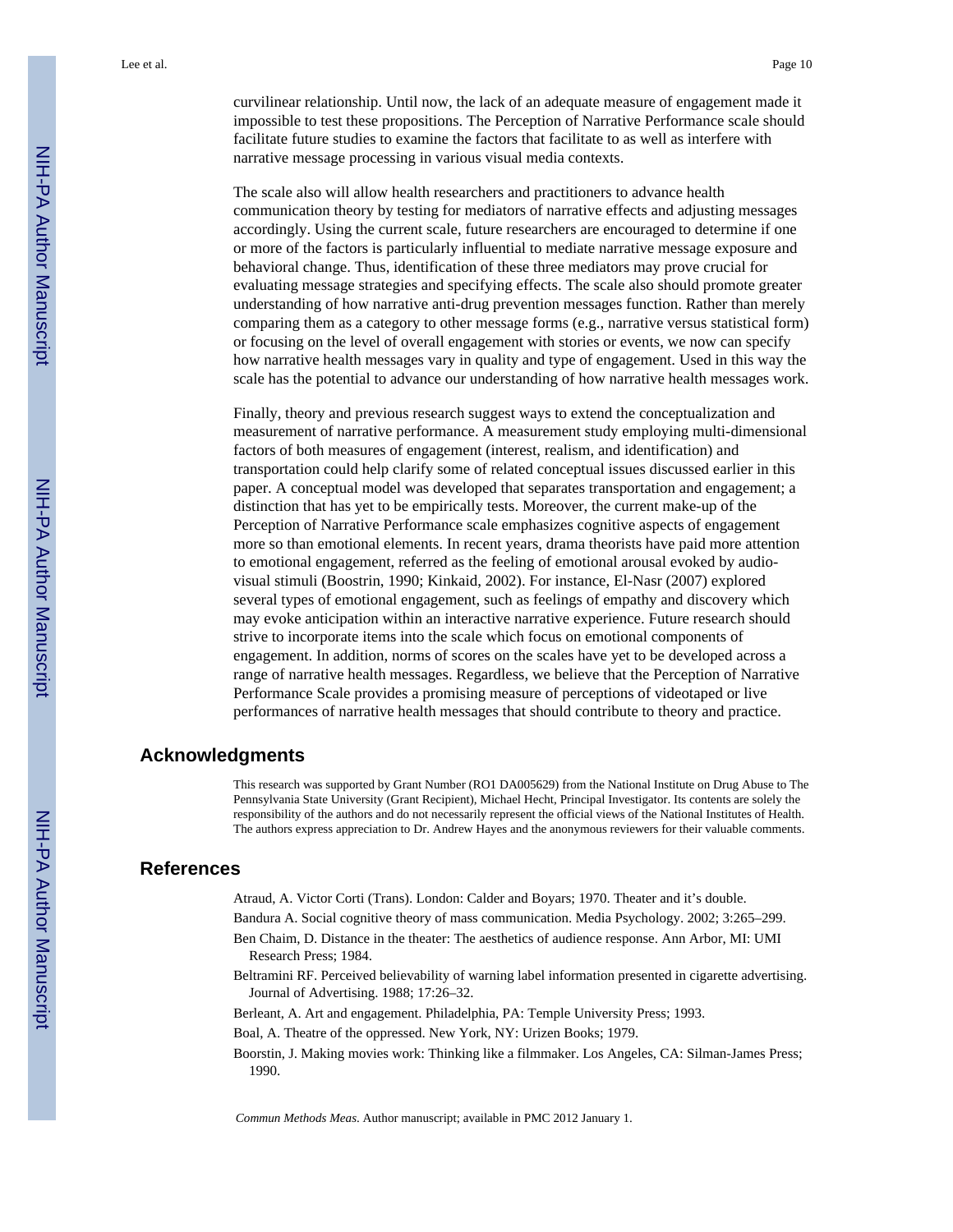- Brodie M, Foehr U, Rideout V, Baer N, Miller C, Flournoy R, et al. Communicating health information through the entertainment media: A study of the television drama ER lends support to the notion that Americans pick up information while being entertained. Health Affairs. 2001; 20:192–199. [PubMed: 11194841]
- Browne, MW.; Cudeck, R. Alternative ways of assessing model fit. In: Bollen, KA.; Long, JS., editors. Testing structural equation models. Thousand Oak, CA: Sage Publication; 1993.
- Bundy P. Aesthetic engagement in the drama process. Research in Drama Education. 2003; 8(2):171– 181.
- Cage T, Rosenfield L. Ekphrastic poetry in performance: An examination of audience perceptions of the relationship between poetry and painting. Text and Performance Quarterly. 1989; 9:199–206.
- Cohen J. Defining identification: A theoretical look at the identification of audiences with media characters. Mass Communication and Society. 2001; 4(3):245–264.
- Enders CK, Bandalos DL. The relative performance of full information maximum likelihood estimation for missing data in structural equation models. Structural Equation Modeling. 2001; 8:430–457.
- El-Nasr MS. Interaction, narrative, and drama: Creating an adaptive interactive narrative using performance arts theories. Interaction Studies. 2007; 8(2):209–240.
- Graham, JW.; Cumsille, PE.; Elek-Fisk, E. Methods of handling missing data. In: Schinka, JA.; Velicer, WF., editors. Research methods in psychology. New York: John Wiley & Sons; 2003.
- Green MC. Transportation into narrative worlds: The role of prior knowledge and perceived realism. Discourse Processes. 2004; 38:247–266.
- Green MC. Narratives and cancer communication. Journal of Communication. 2006; 56:163–183.
- Green MC, Brock TC. The role of transportation in the persuasiveness of public narratives. Journal of Personality and Social Psychology. 2000; 79:701–721. [PubMed: 11079236]
- Green MC, Brock TC, Kaufman GF. The role of transportation into narrative worlds. Communication Theory. 2004; 14(4):311–327.
- Green, MC.; Garst, J.; Brock, TC. The power of fiction: Determinants and boundaries. In: Shrum, LJ., editor. The psychology of entertainment media: Blurring the lines between entertainment and persuasion. Mahwah, NJ: Lawrence Erlbaum; 2004.
- Green, MC.; Strange, JJ.; Brock, TC. Narrative impact: Social and cognitive foundations. Mahwah, NJ: Lawrence Erlbaum; 2002.
- Growtowski, J. Towards a poor theatre. New York, NY: Simon & Shuster; 1968.
- Hansen WB, Graham JW. Preventing alcohol, marijuana, and cigarette use among adolescents: One year results of the adolescent alcohol prevention trial. Preventive Medicine. 1991; 20:414–430. [PubMed: 1862062]
- Hecht ML, Corman SR, Miller-Rassulo M. An evaluation of the drug resistance project: A comparison of film versus live performance media. Health Communication. 1993; 5(2):75–88.
- Hecht ML, Graham JW, Elek E. The Drug Resistance Strategies Intervention: Program Effects on Substance Use. Health Communication. 2006; 20:267–276. [PubMed: 17137418]
- Hecht, ML.; Miller-Day, M. The Drug Resistance Strategies Project: A communication approach to preventing adolescent drug use. In: Frey, L.; Cissna, K., editors. Handbook of Applied Communication. London: Taylor & Francis; (in press)
- Hinyard LJ, Kreuter MW. Using narrative communication as a tool for health behavior change: A conceptual, theoretical, and empirical overview. Health Education & Behavior. 2006; 34:777–792. [PubMed: 17200094]
- Hu L, Bentler PM. Cutoff criteria for fit indexes in covariance structure analysis: Conventional criteria versus new alternatives. Structural equation modeling. 1999; 6:1–55.
- Johnston, LD.; O'Malley, PM.; Bachman, JG.; Schulenberg, JE. NIH Publication No. 09–7401. Bethesda, MD: National Institute on Drug Abuse; 2009. Monitoring the future national results on adolescent drug use: Overview of key findings, 2008.
- Joreskog, KG.; Sorbom, D. LISREL 8: Structural equation modeling with SIMPLIS command language. Lincolnwood, IL: Scientific Software International, Inc; 1998.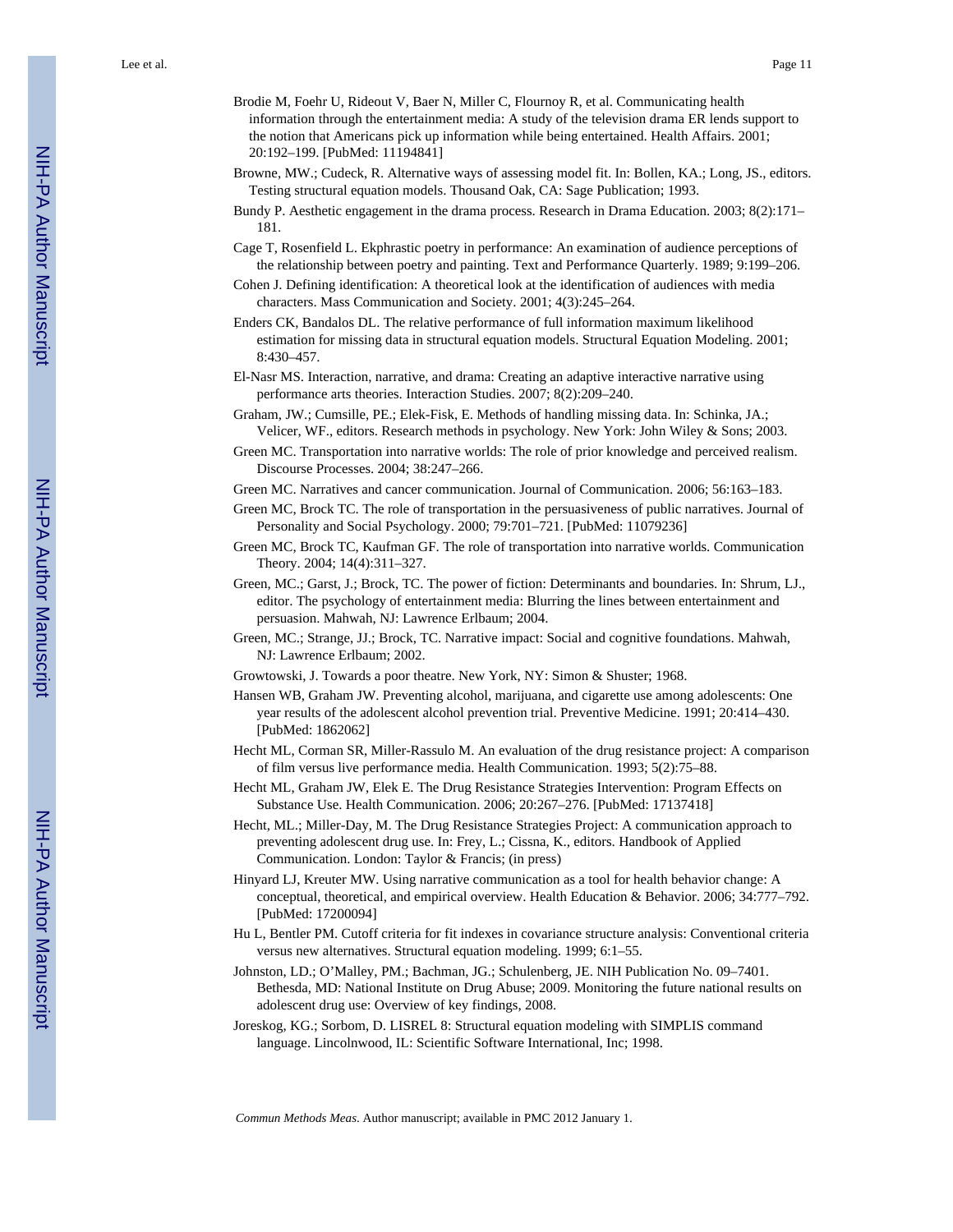- Kalichman SC. HIV-AIDS prevention videotapes: A review of empirical findings. Journal of Primary Prevention. 1996; 17:259–279.
- Kennedy MG, O'Leavy A, Beck V, Pollard WE, Simpson P. Increases in call to the CDC national STD and AIDS hotline following AIDS-related episodes in soap opera. Journal of Communication. 2004; 54:287–301.
- Klaver E. Spectational theory in the age of media culture. New Theater Quarterly. 1995; 44:309–322.

- Kincaid DL. Drama, emotion, and cultural convergence. Communication Theory. 2002; 12:136–152.
- Liebes, T.; Katz, E. The export of meaning: Cross-cultural readings of Dallas. New York, NY: Oxford University Press; 1990.
- Miller, MA.; Alberts, JK.; Hecht, ML.; Krizek, RL.; Trost, M. Adolescent relationships and drug abuse. New York: Erlbaum Publications; 2000.
- Miller M, Hecht M, Stiff J. An exploratory measurement of Engagement with live and film media. Journal of the Illinois Speech and Theatre Association. 1998; 49:69–97.
- Miller-Day MA, Kam JA. More than just openness: Developing and validating a measure of targeted parent-child communication about alcohol. Health Communication. (in press).
- Moyer-Guse E. Toward a theory of entertainment persuasion: Explaining the persuasive effects of entertainment-education messages. Communication Theory. 2008; 18:407–425.
- Novello AC, Wise PH, Kleinman DV. Hispanic health: time for data, time for action. Journal of the American Medical Association. 1991; 265:253–255. [PubMed: 1984157]
- Perse J, DeArmond W. Critical judgments of performed texts. Communication Quarterly. 1980; 28:57–64.
- Polansky JM, Buki LP, Horan JJ, Ceperich SD, Burrows DD. The effectiveness of substance abuse prevention videotapes with Mexican American adolescents. Hispanic Journal of Behavioral Science. 1999; 21(2):186–198.
- Ringwalt C, Hecht ML, Hopfer S. Drug prevention in elementary schools: An introduction to the special issue. Journal of Drug Education. 39(4) (in press).
- Roser C. Involvement, attention, and perceptions of message relevance in the response to persuasive appeals. Communication Research. 1990; 17:571–600.
- Rye BJ. Impact of an AIDS prevention video on AIDS-related perceptions. Canadian Journal of Human Sexuality. 1998; 7:19–30.
- Schafer JL, Graham JW. Missing data: Our view of the state of the art. Psychological Methods. 2002; 7:147–177. [PubMed: 12090408]
- Schrank F, Engels D. Bibliotherapy as a counseling adjunct: Research findings. The Personnel and Guidance Journal. 1981; 50:143–147.
- Singhal, A.; Roger, EM. The entertainment-education strategy in communication campaigns. In: Rice, RE.; Atkin, CK., editors. Narrative impact: Social and cognitive foundations. Mahwah, NJ: Lawrence Erlbaum; 2001. p. 157-182.
- Slater MD, Rounter D. Entertainment-Education and elaboration likelihood: Understanding the processing of narrative persuasion. Communication Theory. 2002; 12(2):173–191.
- Slater MD, Rounter D, Long M. Television dramas and support for controversial public policies: Effects and mechanisms. Journal of Communication. 2006; 56:235–252.
- Smith RA, Downs E, Witte K. Drama theory and entertainment education: Exploring the effects of a radio drama on behavioral intentions to limit HIV transmission in Ethiopia. Communication Monographs. 2007; 74(2):133–153.
- Vorderer P. Audience involvement and program loyalty. Poetics. 1993; 22:89–98.
- Warren JR, Hecht ML, Wagstaff DA, Elek E, Ndiave K, Dustman P, Marsiglia FF. Communicating prevention, The effects of the keepin' it REAL classroom videotapes and televised PSA on middle school students' substance use. Journal of Applied Communication Research. 2006; 34(2):207– 227.
- Winstron AS, Cupchik GC. The evaluation of high art and popular art. Visual Arts Research. 1992; 18:1–14.

Kline, RB. Principles and practice of structural equation modeling. New York: Guilford Press; 2005.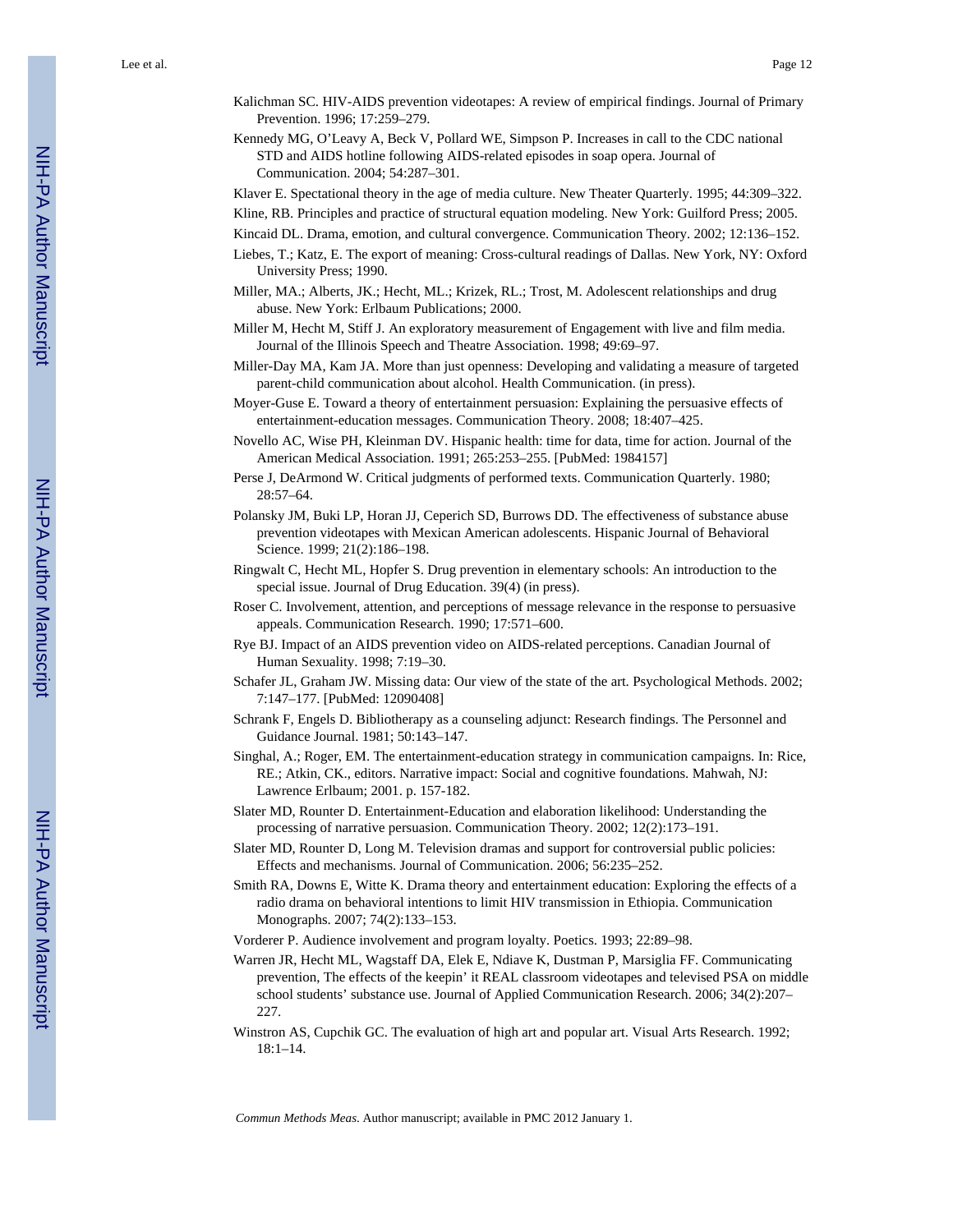- Wirth, W. Involvement. In: Bryant, J.; Vorderer, P., editors. Psychology of entertainment. Mahwah, NJ: Lawrence Erlbaum; 2006. p. 199-212.
- Wilson, B.; Busselle, R. Transportation into the narratives and perceptions of media realism. Paper to be presented at the Annual Conference of the International Communication Association; May; New Orleans, LA. 2004.

#### **APPENDIX. PERCEPTION OF NARRATIVE PERFORMANCE SCALE**

INTEREST and REALISM were measured on the following scale:

Please tell us what you thought about the *keepin' it REAL* videos that were part of the lessons.

1 2 3 4

Strongly Disagree Disagree Agree Strongly Agree

#### **INTEREST**

- **1.** The video was interesting.
- **2.** It's easy to pay attention to the story.
- **3.** I was bored during the video.

#### **REALISM**

- **1.** The video looked real to me.
- **2.** The story was very believable.
- **3.** I could see kids getting into a situation like that.

IDENTIFICATION was measured on the following scale:

Please rate how much the main character(s) in the video is like each of the following people. Use the main character who is most like the people in each of the questions.

 $1$  2 3 4 Not At All Like Very Little Like Somewhat Like A Lot Like

#### **IDENTIFICATION**

- **1.** My best friends.
- **2.** My other friends.
- **3.** Me.

NIH-PA Author Manuscript

NH-PA Author Manuscript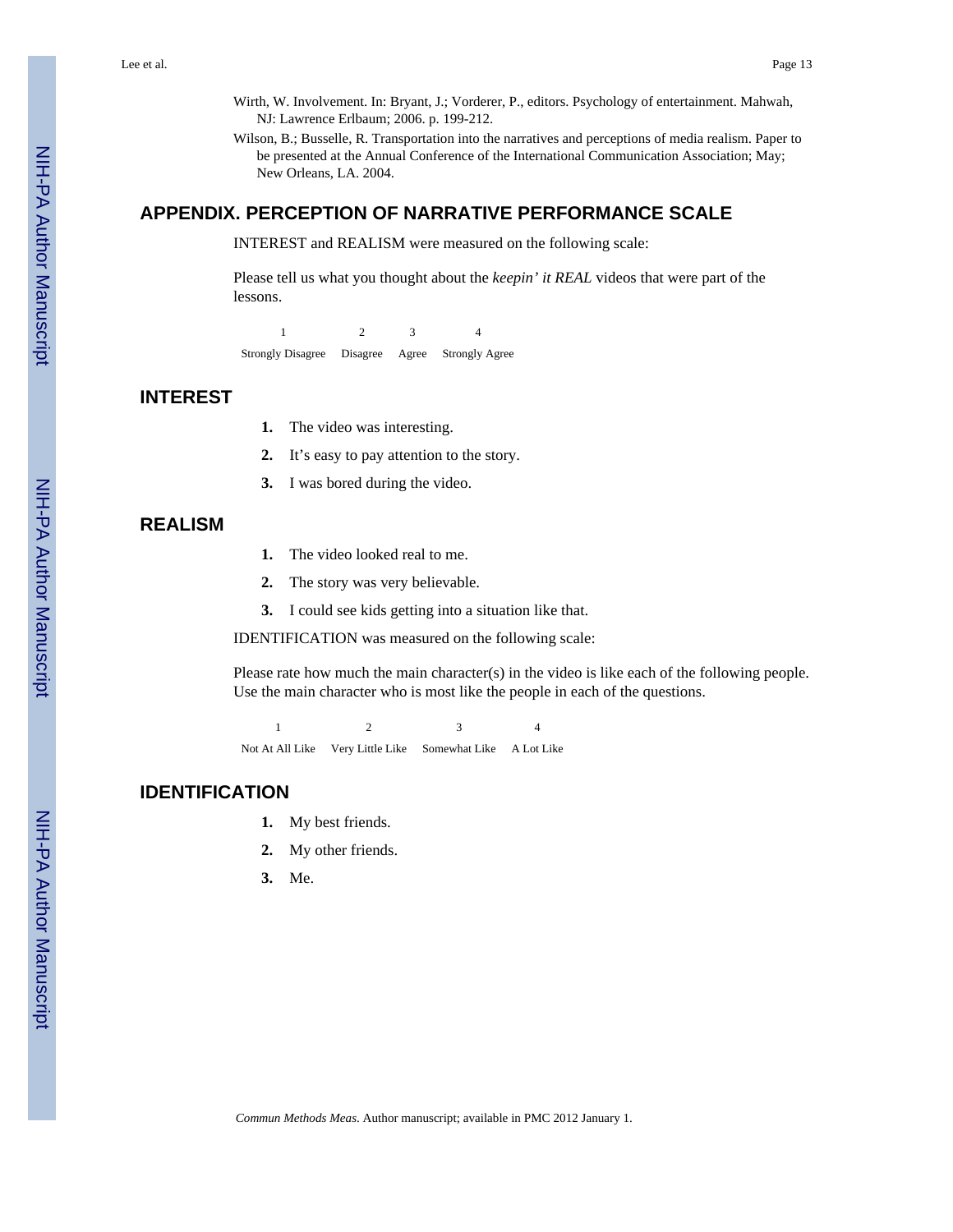

#### **Figure 1.**

Path Model Assessing Concurrent Validity (*N* = 1,151)

*Note.* Path coefficients in the figure are completely standardized. All the significant pathways are highlighted by boldface and marked by asterisk. The analyses control for demographics (i.e., sex and age) but the figure does not show them for reasons of clarity.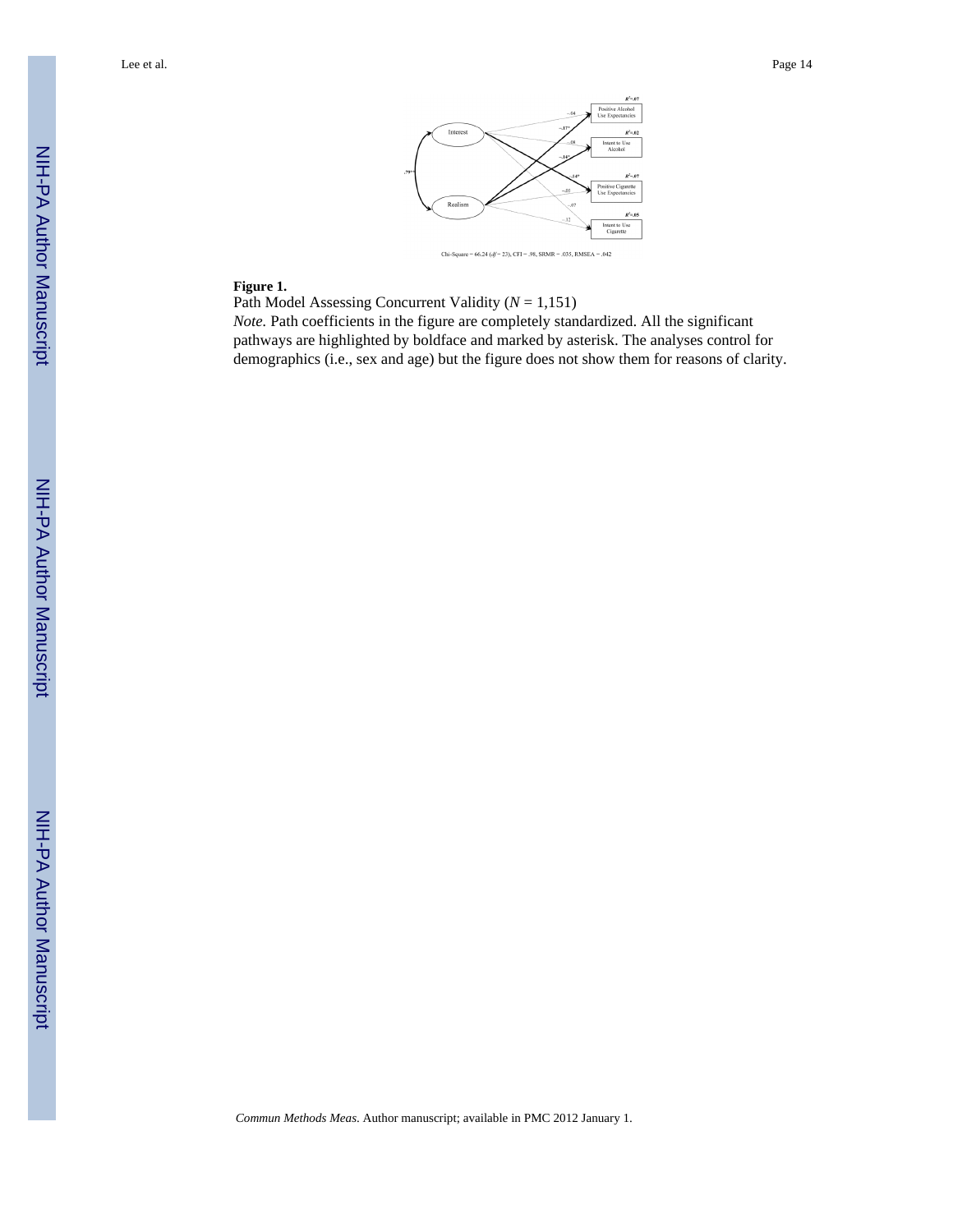## **Table 1**

| $\overline{\phantom{a}}$  |
|---------------------------|
| $\ddot{\phantom{a}}$<br>i |
|                           |
| こくこう こうしょう くくしょう          |
| こまくせい                     |
|                           |
|                           |
| نحسن أحسبت<br>l           |
| i                         |
| ļ                         |
| .<br>ו                    |
| l                         |

| Refuse Video $(N = 1092)$                              | Z    | SD   |                    | 2                  | S                    | 4                  | r,                   | $\bullet$            | Ļ                      | $\infty$     | $\bullet$ |
|--------------------------------------------------------|------|------|--------------------|--------------------|----------------------|--------------------|----------------------|----------------------|------------------------|--------------|-----------|
| 1. The video was interesting                           | 3.51 | 0.66 |                    |                    |                      |                    |                      |                      |                        |              |           |
| 2. It was easy to pay attention to the story           | 3.41 | 0.72 | $.34***$           |                    |                      |                    |                      |                      |                        |              |           |
| 3. I was bored during the video                        | 3.51 | 0.80 | $.39***$           | $.35***$           |                      |                    |                      |                      |                        |              |           |
| 4. The video looked real to me                         | 3.45 | 0.82 | $27^{**}$          | $**$ <sub>19</sub> | $.26***$             |                    |                      |                      |                        |              |           |
| 5. The story was very believable                       | 3.37 | 0.81 | $.29***$           | $.25***$           | $.32***$             | $.33***$           |                      |                      |                        |              |           |
| 6. I could see kids getting into a situation like that | 3.25 | 0.90 | $.12***$           | $.13***$           | $12^{**}$            | $\cdot17$ **       | $.25***$             |                      |                        |              |           |
| 7. My best friends                                     | 2.35 | 1.30 | $11**$             | S.                 | ${^*}$ 0.            | $^{*}80$           | $\frac{6}{1}$        | $\prod_{i=1}^{n}$    |                        |              |           |
| 8. My other friends                                    | 2.30 | 1.17 | $.13***$           | $^{*}80$           | $\cdot^{**}$ 01.     | $\cdot^{**}$ 01.   | $^{***}$             | $\cdot$ 11.          | $^{***}$ 68 $^{\circ}$ |              |           |
| 9. Me                                                  | 2.38 | 1.34 | $.15***$           | $*$ 0.             | $.13***$             | $.08*$             | $\cdot^{**}$ 01.     | $.13***$             | $75**$                 | $.66***$     |           |
| Avoid Video $(N = 1043)$                               | Z    | SD   |                    | $\overline{c}$     | $\epsilon$           | 4                  | 5                    | $\circ$              | $\overline{ }$         | $\infty$     | ٥         |
| . The video was interesting                            | 3.40 | 0.69 |                    |                    |                      |                    |                      |                      |                        |              |           |
| 2. It was easy to pay attention to the story           | 3.32 | 0.76 | $+ * 62$           |                    |                      |                    |                      |                      |                        |              |           |
| 3. I was bored during the video                        | 3.30 | 0.94 | $48^{***}$         | $42**$             |                      |                    |                      |                      |                        |              |           |
| 4. The video looked real to me                         | 3.30 | 0.80 | $**0*$ .           | $.38***$           | $.32***$             |                    |                      |                      |                        |              |           |
| 5. The story was very believable                       | 3.34 | 0.69 | $.51**$            | ${50}^{\ast\ast}$  | $.38***$             | $54**$             |                      |                      |                        |              |           |
| 6. I could see kids getting into a situation like that | 3.14 | 0.92 | $33^{**}$          | $.32***$           | $21$ **              | $.28***$           | $.35***$             |                      |                        |              |           |
| 7. My best friends                                     | 2.47 | 1.68 | $\cdot$ 17 $^{**}$ | $19**$             | $\cdot17^{***}$      | $\mathbf{^{18}}^*$ | $.16***$             | $.14***$             |                        |              |           |
| 8. My other friends                                    | 2.45 | 1.44 | $.14***$           | $^{***}$           | $.15***$             | $.16***$           | $\cdot^{18}$ $\cdot$ | $.16***$             | $* *$                  |              |           |
| 9. Me                                                  | 2.47 | 1.83 | $\mathbf{^{18}}^*$ | $22^{**}$          | $\cdot^{18}$ $\cdot$ | $20^{**}$          | $\mathbf{^{**}}$     | $\mathbf{^{**}}$ .18 | $^{**}$                | $\ast\ast L$ |           |
| $p < .05;$<br>₩                                        |      |      |                    |                    |                      |                    |                      |                      |                        |              |           |
| $p<.01$<br>$*$                                         |      |      |                    |                    |                      |                    |                      |                      |                        |              |           |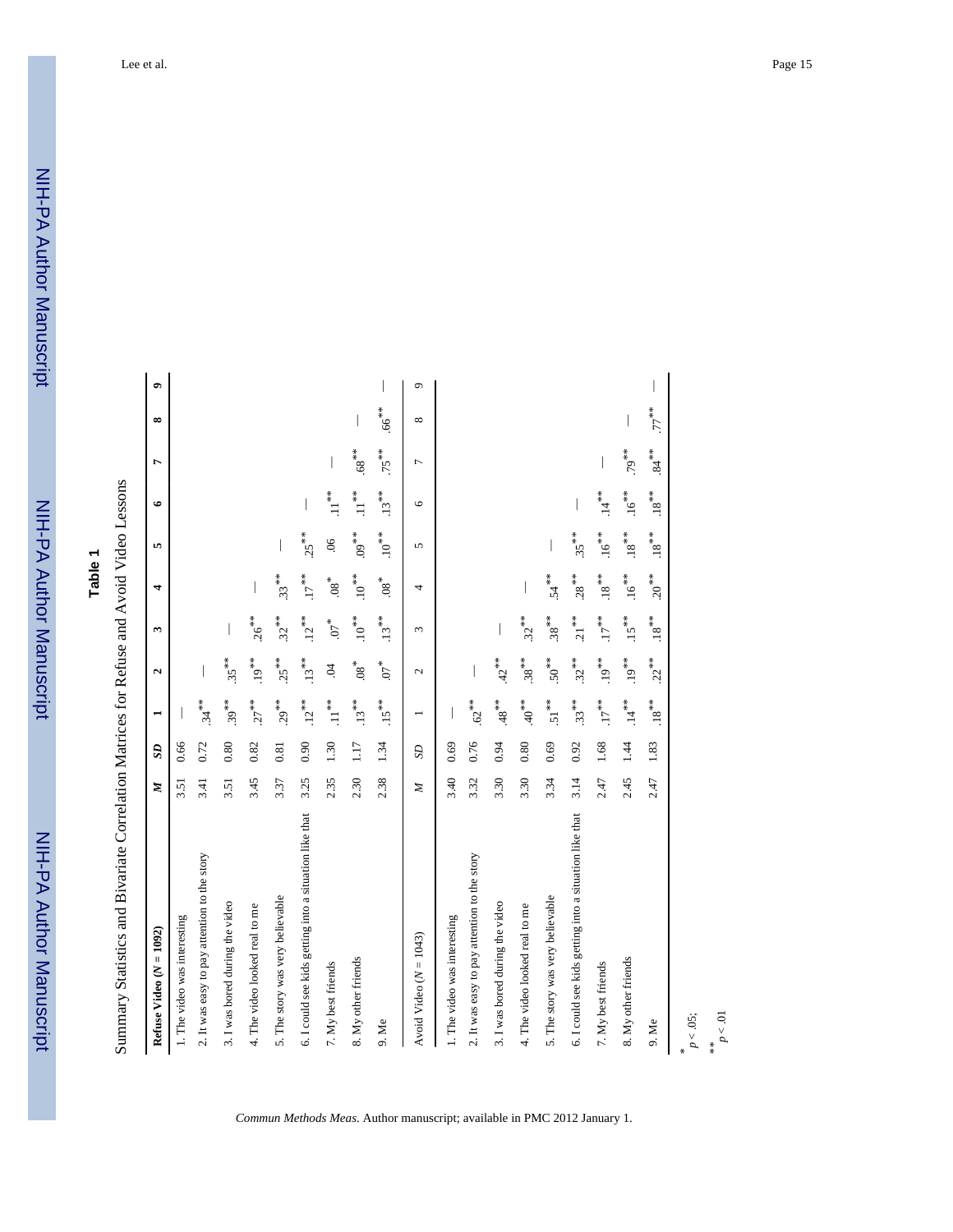NIH-PA Author Manuscript

NIH-PA Author Manuscript

# **Table 2**

Model-Fit Comparison of One-, Two- and Three-Factor Models of the Perception of Narrative Performance Scale Model-Fit Comparison of One-, Two- and Three-Factor Models of the Perception of Narrative Performance Scale

|                     |       |              | <b>Drug Prevention Video Messages</b> |       |       |             |                                                                                                                                               |       |
|---------------------|-------|--------------|---------------------------------------|-------|-------|-------------|-----------------------------------------------------------------------------------------------------------------------------------------------|-------|
|                     |       | Refuse Video |                                       |       |       | Avoid Video |                                                                                                                                               |       |
|                     |       |              |                                       |       |       |             | Fit Indices 1-Factor 2-Factor 1 3-Factor 1-Factor 2-Factor 2-Factor 1 3-Factor                                                                |       |
| $v^2_{\epsilon}(d)$ |       |              |                                       |       |       |             | $1104.9 (27)^{**}$ 84.3 $(26)^{**}$ 508.3 $(26)^{**}$ 36.6 $(24)^{*}$ 2325.4 $(27)^{**}$ 138.0 $(26)^{**}$ 1109.0 $(26)^{**}$ 45.3 $(24)^{*}$ |       |
| 핅                   | 0.737 | 0.980        | 0.835                                 | 0.996 | 0.562 | 0.979       | 0.794                                                                                                                                         | 0.996 |
| SRMR                | 0.145 | 0.035        | 0.116                                 | 0.026 | 0.175 | 0.33        | 1.179                                                                                                                                         | 0.024 |
| RMSEA               | 0.191 | 0.045        | 0.130                                 | 0.022 | 0.286 | 0.064       | 0.200                                                                                                                                         | 0.029 |

*\* p* < .05; *\*\* p* < .01